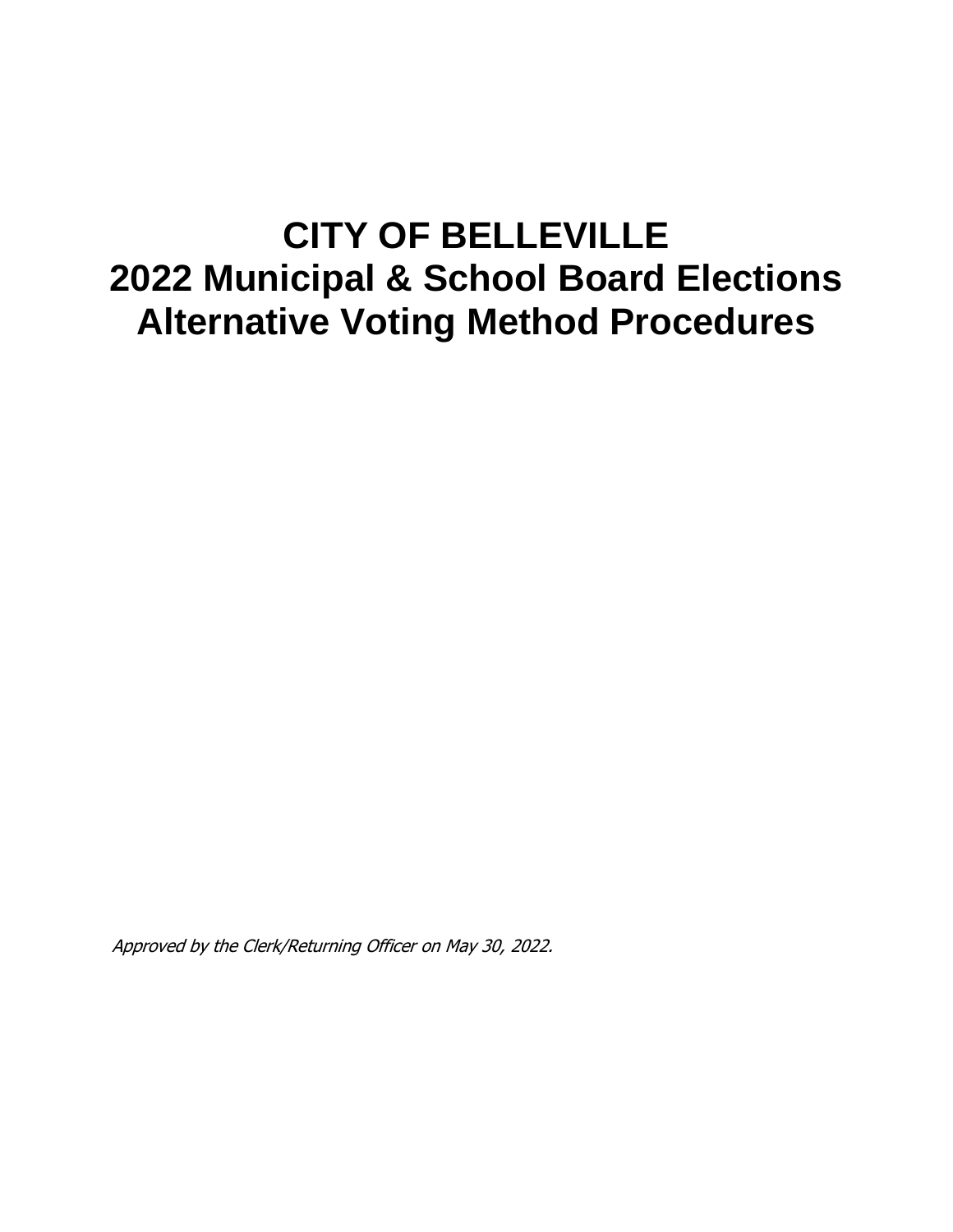## **Table of Contents**

| 1.  |  |
|-----|--|
| 2.  |  |
| 3.  |  |
| 4.  |  |
| 5.  |  |
| 6.  |  |
| 7.  |  |
| 8.  |  |
| 9.  |  |
| 10. |  |
|     |  |
|     |  |
|     |  |
|     |  |
| 15. |  |
|     |  |
|     |  |
|     |  |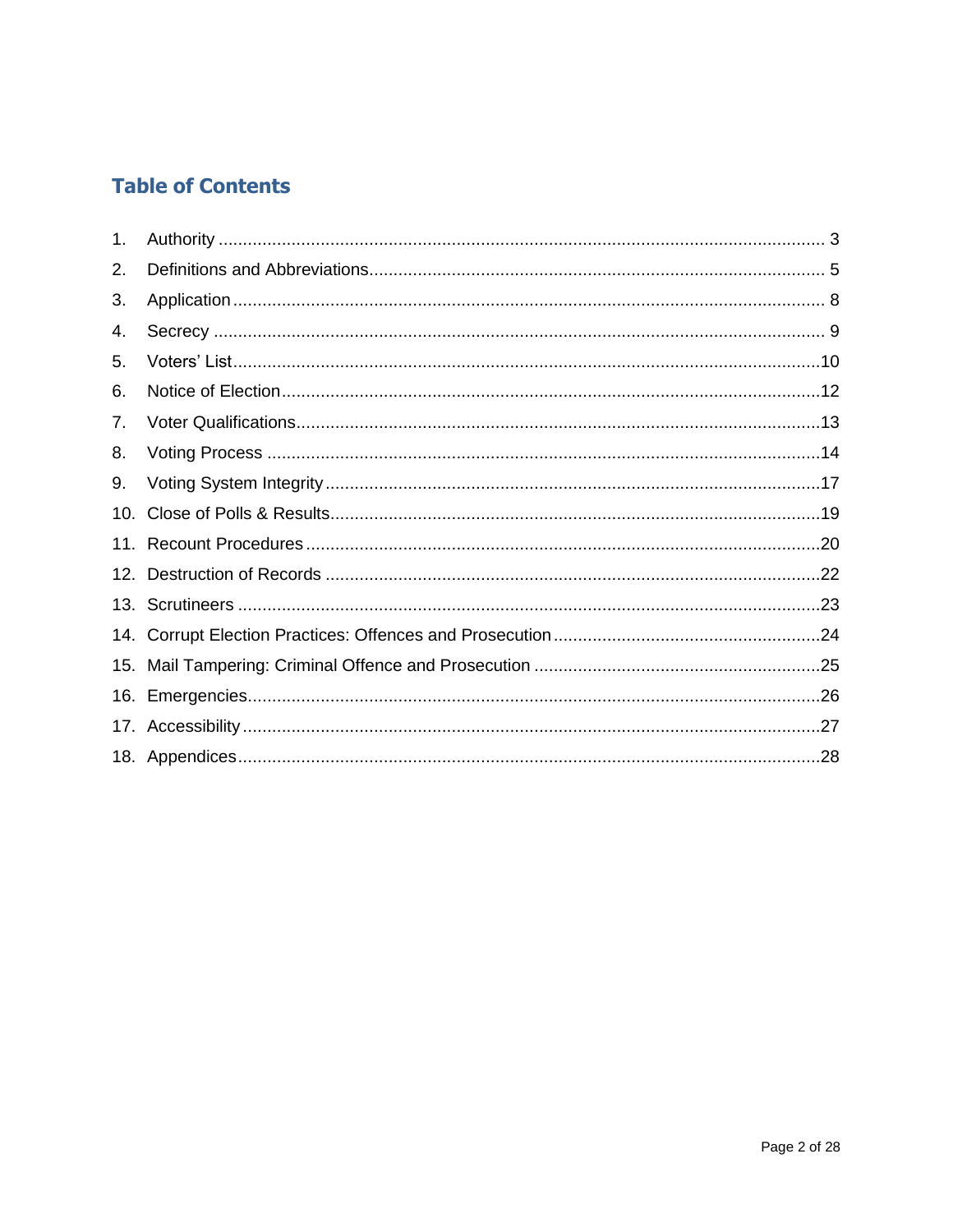#### <span id="page-2-0"></span>**1. Authority**

On April 26, 2021 the Council of the City of Belleville adopted By-law Number 2021-92 authorizing the use of alternative voting methods, that being internet and telephone-based voting.

Section 42 (3) of the *Municipal Elections Act, 1996,* states as follows:

- *[\(3\)](http://www.e-laws.gov.on.ca/html/statutes/french/elaws_statutes_96m32_f.htm#s42s3) The clerk shall,*
- *(a) establish procedures and forms for the use of,*

*(i) any voting and vote-counting equipment authorized by by-law, and (ii) any alternative voting method authorized by by-law; and*

*(b) provide a copy of the procedures and forms to each candidate.*

In addition, the City of Belleville has entered into an agreement with Simply Voting Inc. for the provision of internet and telephone voting services for the 2022 Municipal and School Board elections.

Section 11 (2) of the *Municipal Elections Act, 1996,* states that the clerk of a local municipality is responsible for conducting elections within that municipality, which includes responsibility for:

*(a) preparing for the election; (b) preparing for and conducting a recount in the election; (c) maintaining peace and order in connection with the election; and (d) in a regular election, preparing and submitting the report described in subsection 12.1 (2).*

With respect to the duties and authority of a municipal clerk, Section 12 (1) of the *Municipal Elections Act, 1996,* further states as follows:

*[12.](http://www.e-laws.gov.on.ca/html/statutes/french/elaws_statutes_96m32_f.htm#s12s1) [\(1\)](http://www.e-laws.gov.on.ca/html/statutes/french/elaws_statutes_96m32_f.htm#s12s1) A clerk who is responsible for conducting an election may provide for any matter or procedure that,*

*(a) is not otherwise provided for in an Act or regulation; and*

*(b) in the clerk's opinion, is necessary or desirable for conducting the election.*

The power conferred by Section 12 (1) includes the power to establish forms, including forms of oaths and statutory declarations, and the power to require their use. It also includes the power to require a person, as a condition of doing anything or having an election official do anything under the Act, to furnish proof that is satisfactory to the election official of the person's identity or qualifications or of any other matter.

Section 13 of the *Municipal Elections Act, 1996,* further states as follows:

*[\(1\)](http://www.e-laws.gov.on.ca/html/statutes/french/elaws_statutes_96m32_f.htm#s13s1) Any notice or other information that this Act requires the clerk to give shall be given in a form and manner and at a time that the clerk considers adequate to give reasonable notice or to convey the information, as the case may be. 1996, c. 32, Sched., s. 13 (1). [\(2\)](http://www.e-laws.gov.on.ca/html/statutes/french/elaws_statutes_96m32_f.htm#s13s2) The clerk shall provide electors, candidates and persons who are eligible to be electors with information to enable them to exercise their rights under this Act.*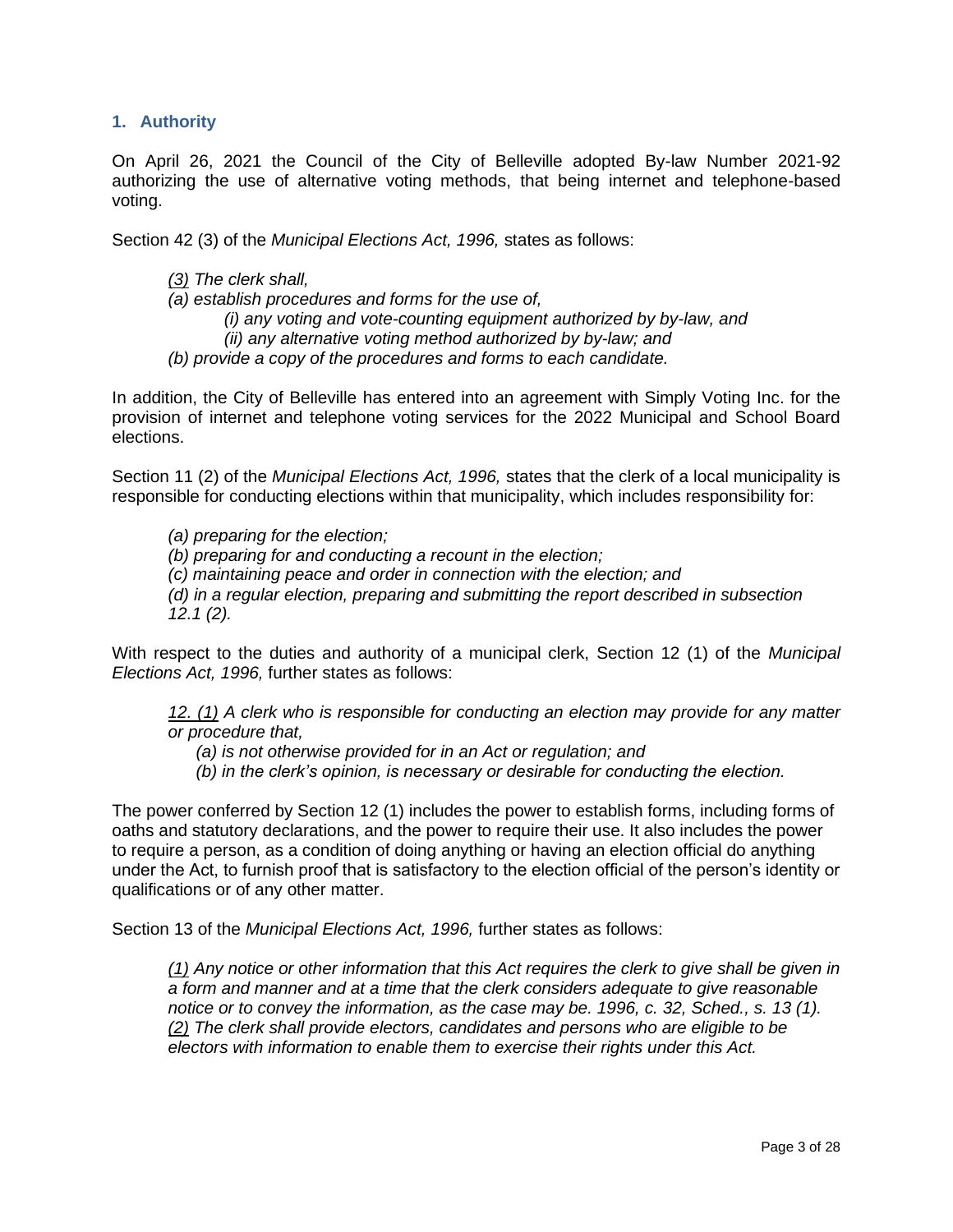Section 42 (4) also states that:

*2. The procedures and forms, if they are consistent with the principles of this Act, prevail over anything in this Act and the regulations made under it.*

*The Municipal Elections Act, 1996,* Section 53, also provides that the clerk may declare an emergency if they are of the opinion that circumstances have arisen that are likely to prevent the election being conducted in accordance with the Act and provides the authority to the clerk to make arrangements for the proper conduct of the election. Any arrangements made by the clerk, if they are consistent with the principles of the *Municipal Elections Act, 1996*, prevail over anything in the Act and the regulations and all such arrangements, if made in good faith, shall not be reviewed or set aside on account of unreasonableness or supposed unreasonableness.

Therefore, as Clerk and Returning Officer for the municipal elections of the City of Belleville, I do hereby certify and approve the following procedures for conducting the 2022 Municipal and School Board Elections and also establish that the forms listed in section 18 below are permitted to be used during this election process.

\_\_\_\_\_\_\_\_\_\_\_\_\_\_\_\_\_\_\_\_\_\_\_\_\_\_\_\_\_\_\_\_\_\_\_\_\_\_\_\_\_ Matthew MacDonald Clerk/Returning Officer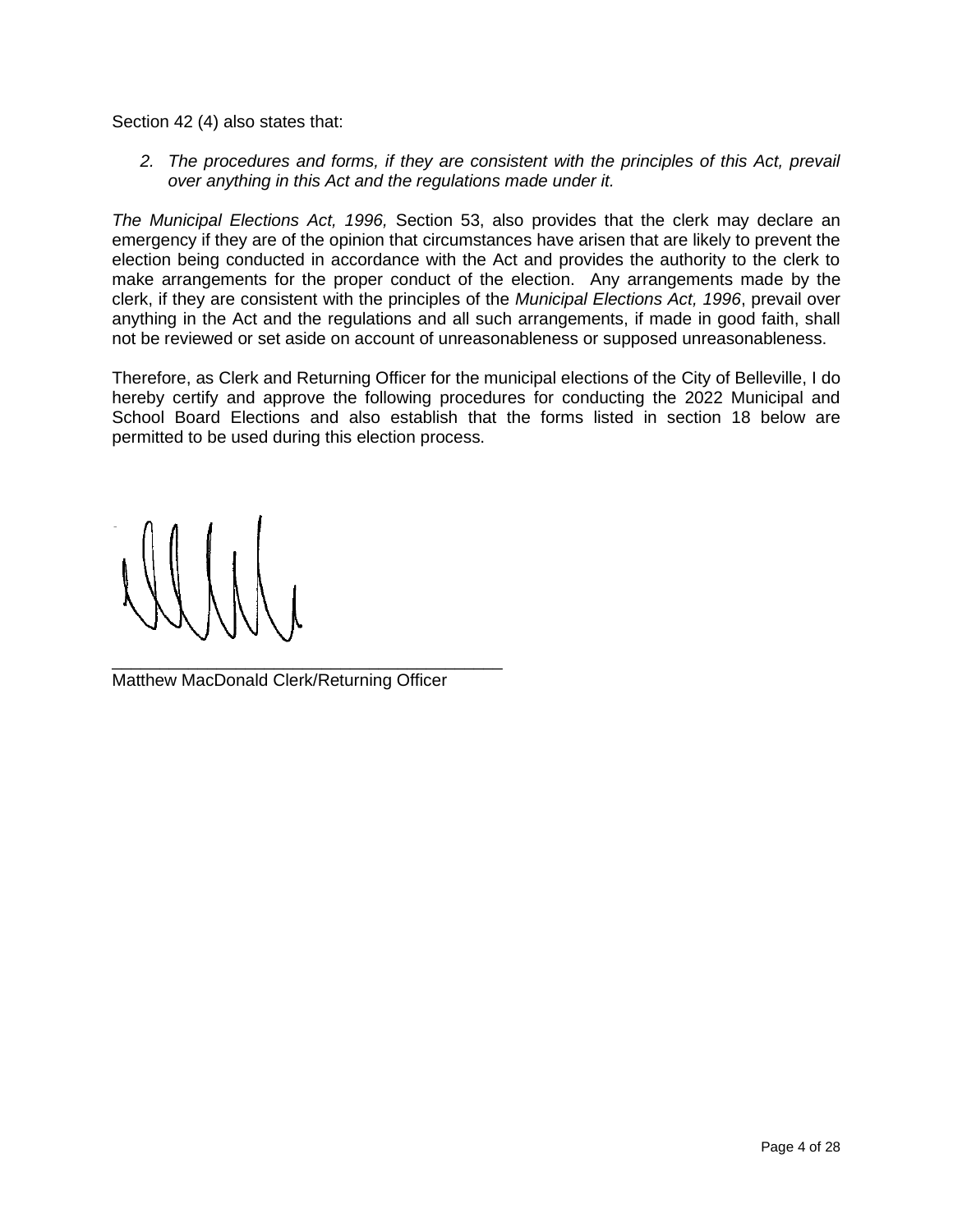### <span id="page-4-0"></span>**2. Definitions and Abbreviations**

2.1 For the purposes of these procedures, the following definitions and abbreviations shall apply:

| <b>Term</b>                               | <b>Definition</b>                                                                                                                                                                                                                                                                                                                                                                                                                                    |
|-------------------------------------------|------------------------------------------------------------------------------------------------------------------------------------------------------------------------------------------------------------------------------------------------------------------------------------------------------------------------------------------------------------------------------------------------------------------------------------------------------|
| Act or "Municipal<br>Elections Act, 1996" | means the Municipal Elections Act, S.O. 1996 c. 32, as amended.                                                                                                                                                                                                                                                                                                                                                                                      |
| <b>Advance Voting</b><br>Period           | means the time during the Voting Period in which eligible electors<br>may cast ballots before Voting Day in an election.                                                                                                                                                                                                                                                                                                                             |
| Auditor                                   | means the person appointed by the Clerk to validate the logic and<br>accuracy of a Voting System used in an election.                                                                                                                                                                                                                                                                                                                                |
| <b>Ballot</b>                             | means an image on an internet-enabled device of a ballot for an<br>election to be voted for, including all choices available to the<br>electors and containing spaces in which the electors mark their<br>votes, or when voting using a telephone or wireless phone, an<br>audio set of instructions which describe all choices available to the<br>electors and instruction to mark their selection by depressing the<br>numbered touchtone keypad. |
| Candidate                                 | means a person who has submitted their nomination form under<br>Section 33 of the Municipal Elections Act, 1996.                                                                                                                                                                                                                                                                                                                                     |
| <b>Certified Candidate</b>                | means a Candidate whose nomination has been certified by the<br>Clerk under Section 35 of the Municipal Elections Act, 1996.                                                                                                                                                                                                                                                                                                                         |
| <b>Clerk</b>                              | means the Clerk of The Municipality who is responsible for<br>conducting this election under the authority of the Municipal<br>Elections Act, 1996.                                                                                                                                                                                                                                                                                                  |
| <b>Election Official</b>                  | means any Election Staff bearing the authority to make a decision<br>on a matter based on their assigned role as authorized by the<br>Clerk in respect to an election.                                                                                                                                                                                                                                                                               |
| <b>Election Staff</b>                     | means any individual that is assigned a role and/or responsibilities<br>by the Clerk in respect to an election.                                                                                                                                                                                                                                                                                                                                      |
| Elector                                   | means an individual eligible to vote in an election for The<br>Municipality.                                                                                                                                                                                                                                                                                                                                                                         |
| Friend                                    | means a person who has been requested by an Elector to assist<br>them in the voting process in accordance with the Municipal<br>Elections Act, 1996.                                                                                                                                                                                                                                                                                                 |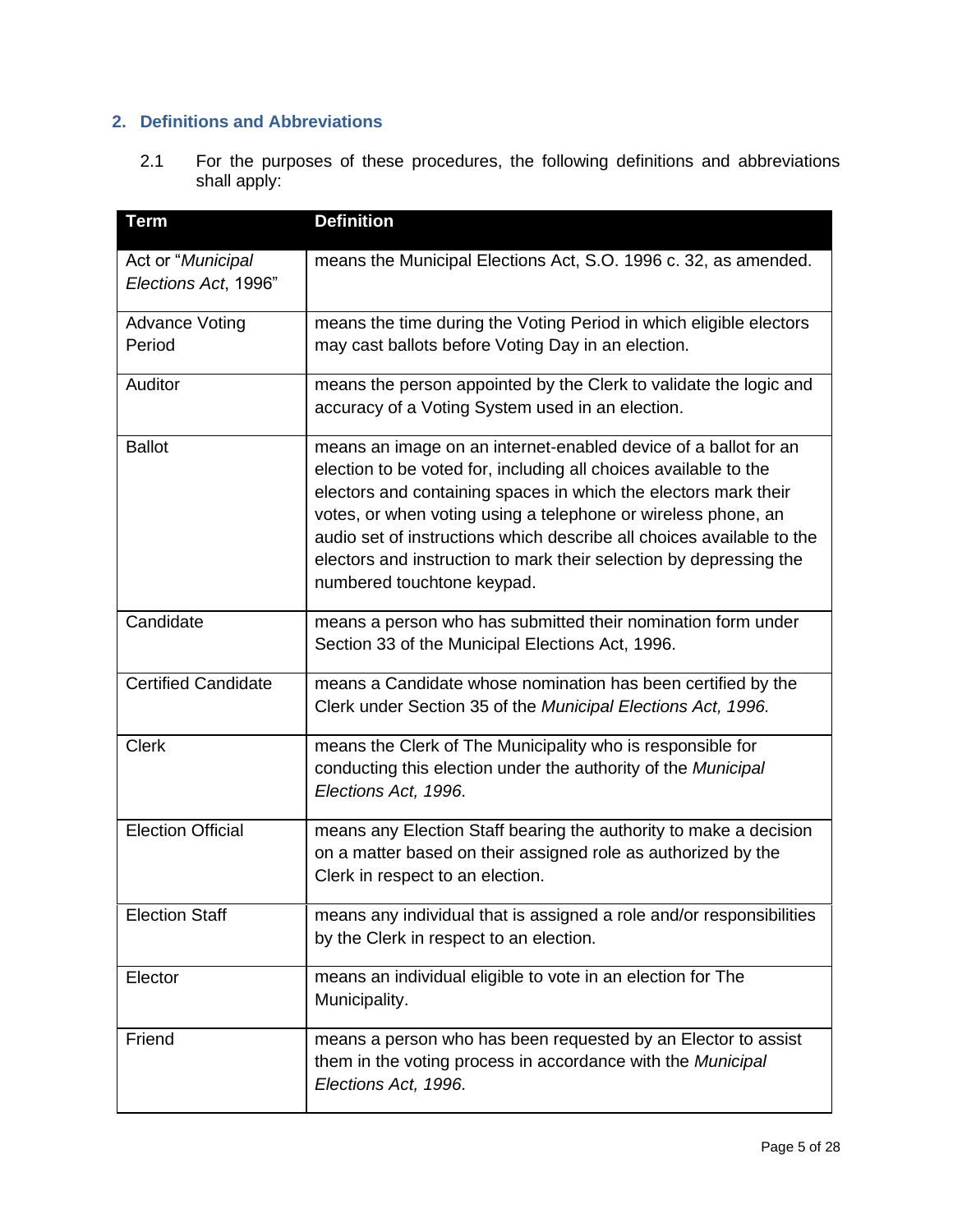| <b>Term</b>                                 | <b>Definition</b>                                                                                                                                                                                                                                                                                                                                                                                                        |
|---------------------------------------------|--------------------------------------------------------------------------------------------------------------------------------------------------------------------------------------------------------------------------------------------------------------------------------------------------------------------------------------------------------------------------------------------------------------------------|
| Interim List of<br>Changes                  | means, for a regular election, the list of changes made to the<br>Voters' List between the time that the Voters' List was originally<br>published and September 15th in the year of the election.                                                                                                                                                                                                                        |
| <b>Municipal Office</b>                     | means the municipal administration building located at<br>169 Front Street, Belleville, ON                                                                                                                                                                                                                                                                                                                               |
| Municipality, The                           | means the Corporation of the City of Belleville                                                                                                                                                                                                                                                                                                                                                                          |
| Password                                    | means an additional access control word assigned to each<br>authorized user in order to provide additional security for access to<br>the Voting system.                                                                                                                                                                                                                                                                  |
| Personal Identification<br>Number (PIN)     | means a unique multiple digit number assigned to each elector to<br>provide security for access to the Voting System.                                                                                                                                                                                                                                                                                                    |
| Preliminary List of<br>Electors             | means a list of eligible electors compiled by the Municipal Property<br>Assessment Corporation for an election in The Municipality.                                                                                                                                                                                                                                                                                      |
| <b>Receiving Location</b>                   | means the location where the Voting System is activated and<br>where election results are reported, which shall be the Council<br>Chambers located at the Municipal Office or another location to be<br>determined.                                                                                                                                                                                                      |
| <b>Registered Third Party</b><br>Advertiser | means an individual, corporation or trade union that is registered<br>under section 88.6 of the Municipal Elections Act, 1996.                                                                                                                                                                                                                                                                                           |
| <b>Revision Centre</b>                      | means the locations and times designated by the Clerk where<br>members of the public can apply to make additions, deletions and<br>corrections to the list of electors.                                                                                                                                                                                                                                                  |
| Satisfactory<br>Identification              | means any piece of identification or personal information which<br>would verify the identity of an individual to the satisfaction of an<br>Election Official in accordance with the Ministry of Municipal Affairs<br>and Housing (MMAH) list of "Acceptable Documents for Voter<br>Identification", Ontario Regulation. 304/13 (Voter Identification), or<br>any other identification criteria established by the Clerk. |
| Scrutineer                                  | means an individual appointed in writing by a Certified Candidate<br>to represent him or her during the voting process.                                                                                                                                                                                                                                                                                                  |
| <b>Voter Assistance</b><br>Centre           | means physical location, property, structure or space on a property<br>where eligible electors may attend in person to cast their ballot in a<br>given election, operated by The Municipality.                                                                                                                                                                                                                           |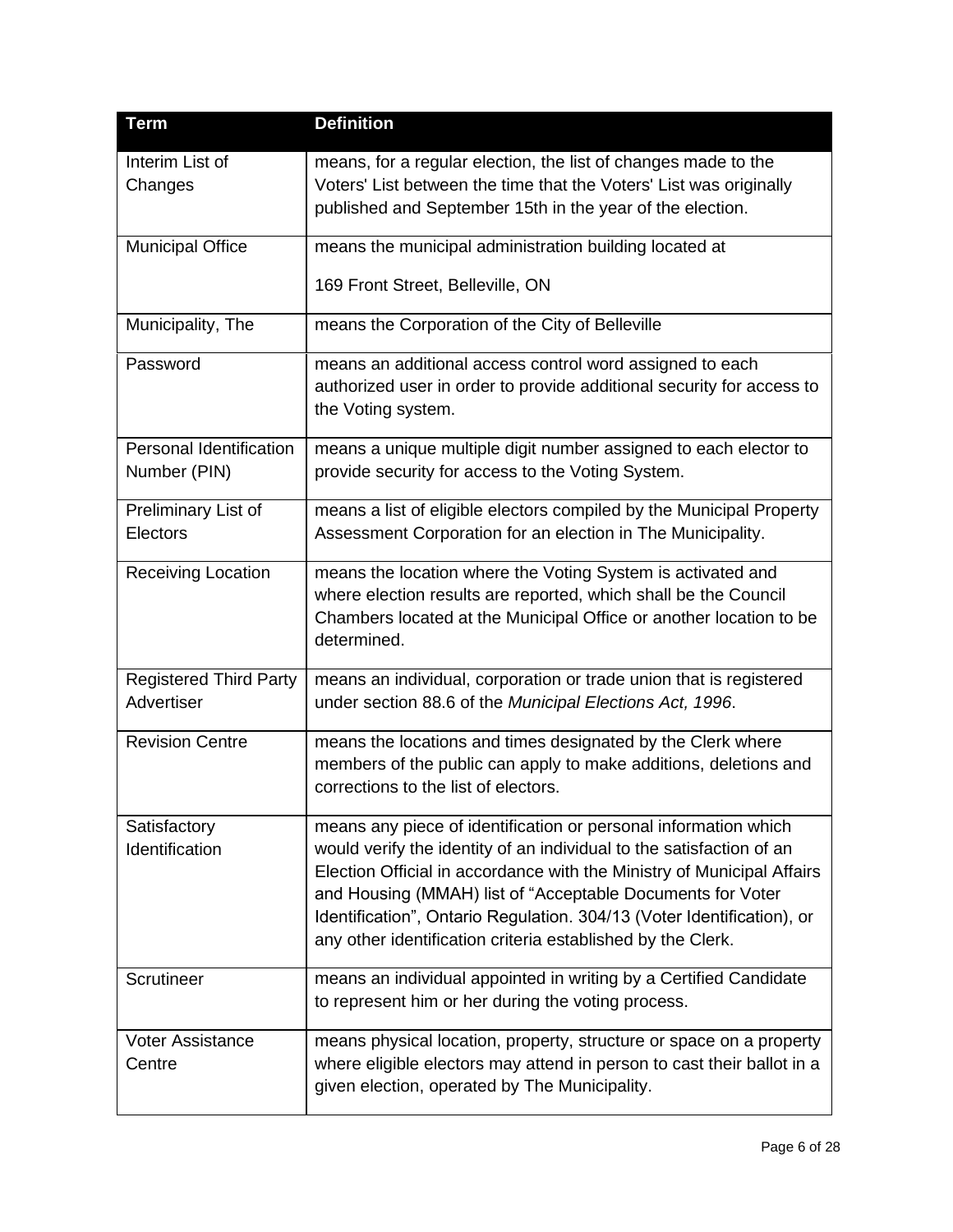| <b>Term</b>                        | <b>Definition</b>                                                                                                                                                                         |
|------------------------------------|-------------------------------------------------------------------------------------------------------------------------------------------------------------------------------------------|
| <b>Voter Help Desk</b>             | means an email address and a telephone help line provided by<br>The Municipality to assist electors with the voting process or other<br>general election inquiries.                       |
| <b>Voter Information</b><br>Letter | means a letter mailed directly to an Elector's address that provides<br>information necessary for the elector to exercise their right to vote.                                            |
| Voters' List                       | means the list of eligible Electors in an election in The Municipality.                                                                                                                   |
| <b>Voting Day</b>                  | means the final day on which ballots may be cast in an election in<br>The Municipality.                                                                                                   |
| <b>Voting Kiosk</b>                | means a physical internet-enabled device at a Voter Assistance<br>Centre which is specifically configured to permit electors to cast a<br>ballot on the Voting System during an election. |
| <b>Voting Period</b>               | means the time during which Electors may cast ballots using the<br>Voting System provided in an election, and includes both the<br>Advanced Voting Period and Voting Day.                 |
| <b>Voting System</b>               | means the platform(s) chosen by The Municipality to provide<br>electors with a means of casting their ballot in an election.                                                              |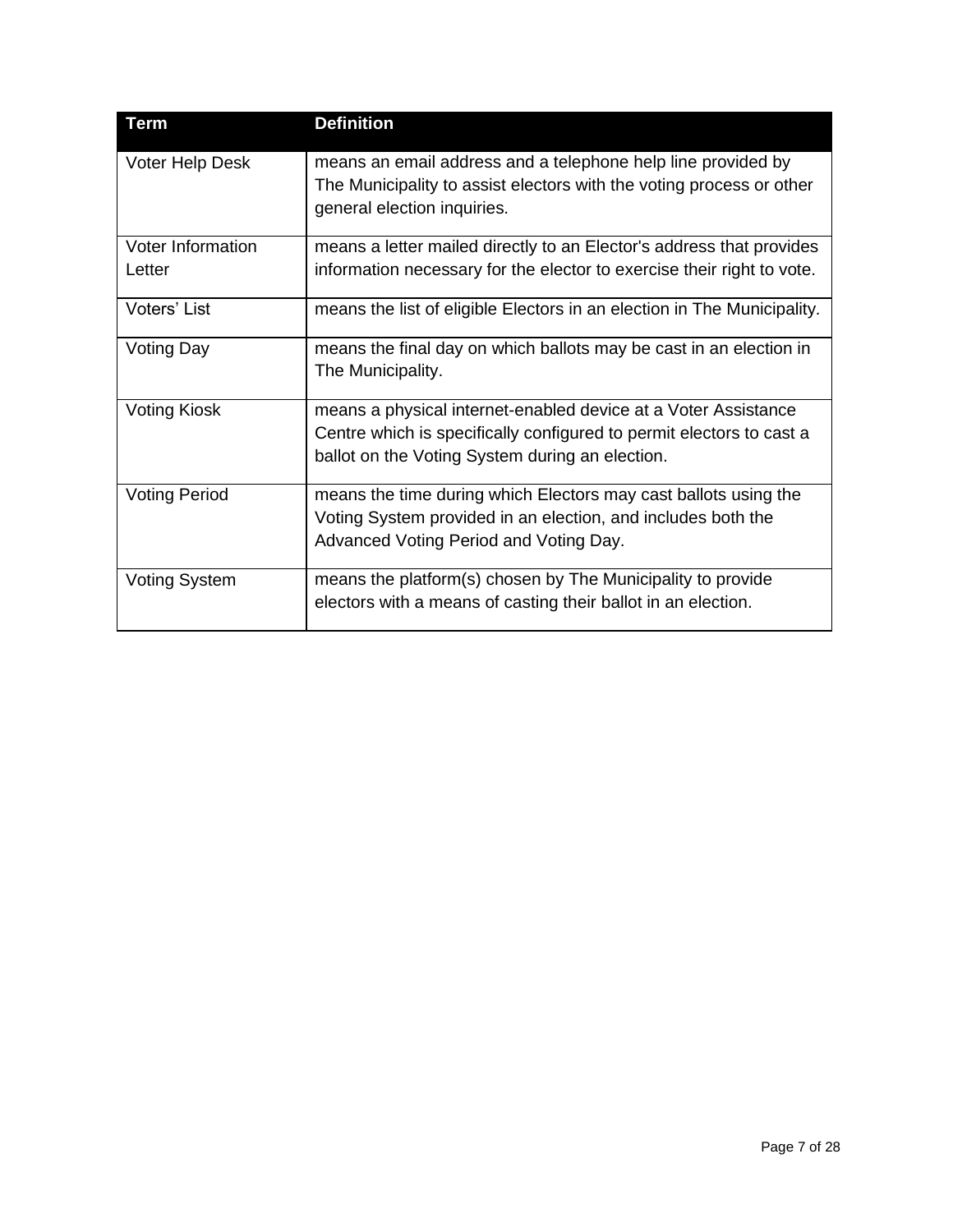#### <span id="page-7-0"></span>**3. Application**

- 3.1 This procedure applies to the 2022 Municipal and School Board Elections in The Municipality including any contests for which The Municipality collects a vote on behalf of another Returning Officer for which the election spans municipal boundaries (e.g. French School Board contest).
- 3.2 The procedures and forms established by this document prevail over anything in the *Act* and its regulations, provided that they are consistent with the principles of the *Act*  as per Subsection 42(4) 2. of the *Municipal Elections Act, 1996.*
- 3.3 Where these procedures do not provide for any matter, the election shall be conducted in a manner that is both practicable and consistent with the principles of the *Municipal Elections Act, 1996,* with the same being determined and established by the Clerk.
- 3.4 These procedures may be amended, as necessary and deemed appropriate, by the Clerk. Any amendment to these procedures shall be signed by the Clerk and a copy of the amendment(s) shall be provided forthwith to all candidates and registered third party advertisers.
- 3.5 The Clerk will provide access to these procedures to the Returning Officer of any contests for which The Municipality collects a vote on behalf of, and request that the procedures are distributed to candidates who register to run for those offices.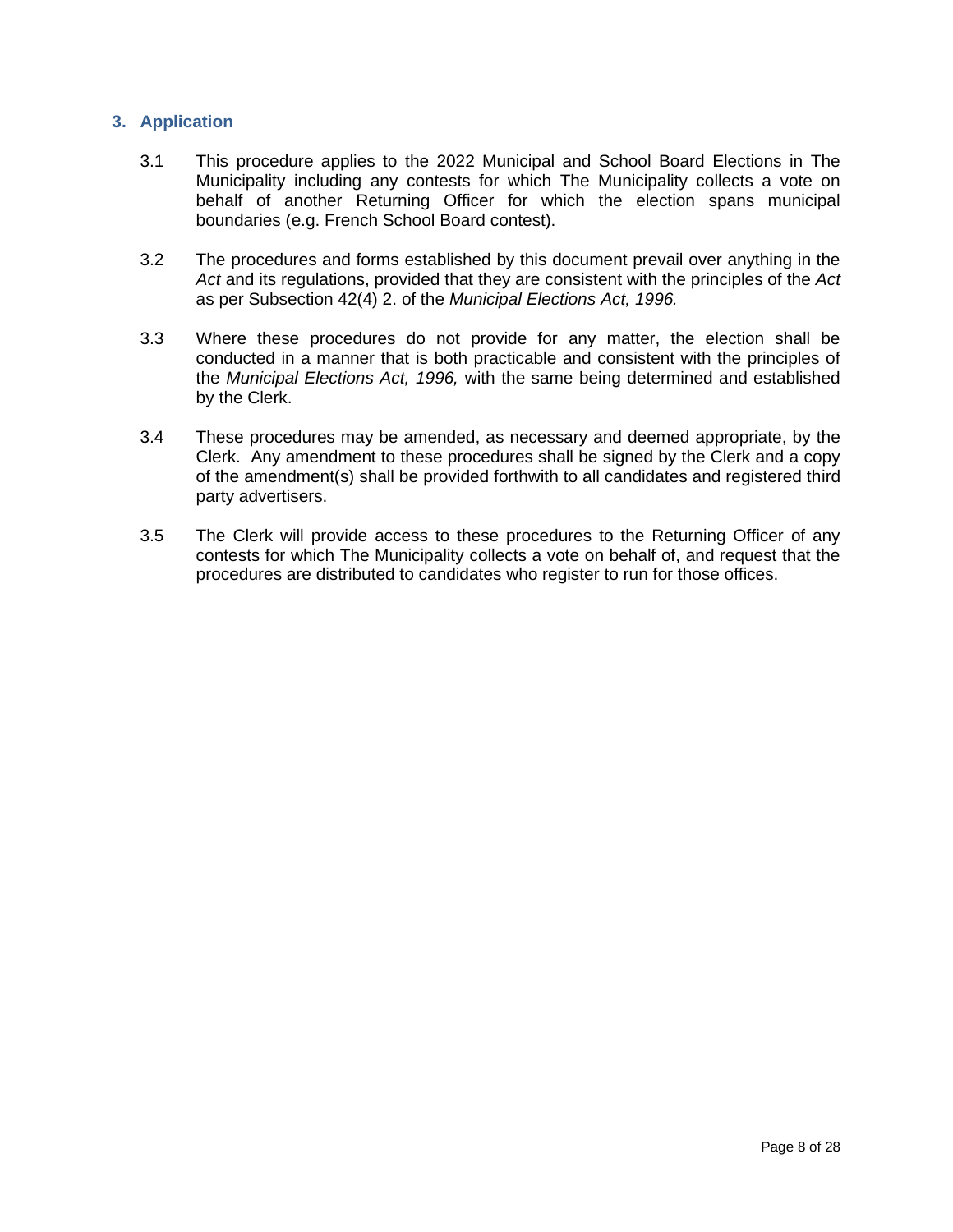#### <span id="page-8-0"></span>**4. Secrecy**

- 4.1 The Clerk shall require all Election Official(s) and/or other persons working in connection with the municipal elections to swear or affirm an oath of secrecy (form EL11 Appointment and Oath of an Election Official), committing to upholding the secrecy provisions established in Section 49 of the *Act.*
- 4.2 No person shall interfere or attempt to interfere with an elector while in the process of accessing the Telephone/Internet Voting service or interfere or attempt to interfere in the voting process while using the Telephone/Internet Voting service unless expressly requested and authorized by an elector to provide assistance.
- 4.3 No person shall obtain or attempt to obtain information about how an elector intends to vote or has voted. Any individual requested by an elector to assist him or her in voting is required to maintain the secrecy of the vote(s) cast by the elector and, if marking the ballot on behalf of the elector, shall vote according to the instructions and wishes of the elector.
- 4.4 No person shall communicate any information that might have been inadvertently obtained about how an elector intends to vote or has voted.
- 4.5 No elector shall reveal how they intend to vote while in a Voter Assistance Centre, except for the purposes of obtaining assistance in voting from either a Friend or an Election Official. Any other person present must withdraw until the voter finishes instructing the Friend or Election Official, as the case may be.
- 4.6 All electors voting at a Voter Assistance Centre may vote with the assistance of a Friend. However, the Friend shall be required to take the appropriate oath (form EL27) prior to providing assistance, to be administered by an Election Official. No person shall be allowed to act as a Friend of more than one voter at a Voter Assistance Centre.
- *4.7* All complaints regarding breaches of secrecy may be investigated by the proper authorities and may be prosecuted according to the provisions of *"Offences, Penalties and Enforcement"* under Sections 89 through 94 of the *Municipal Elections Act, 1996.*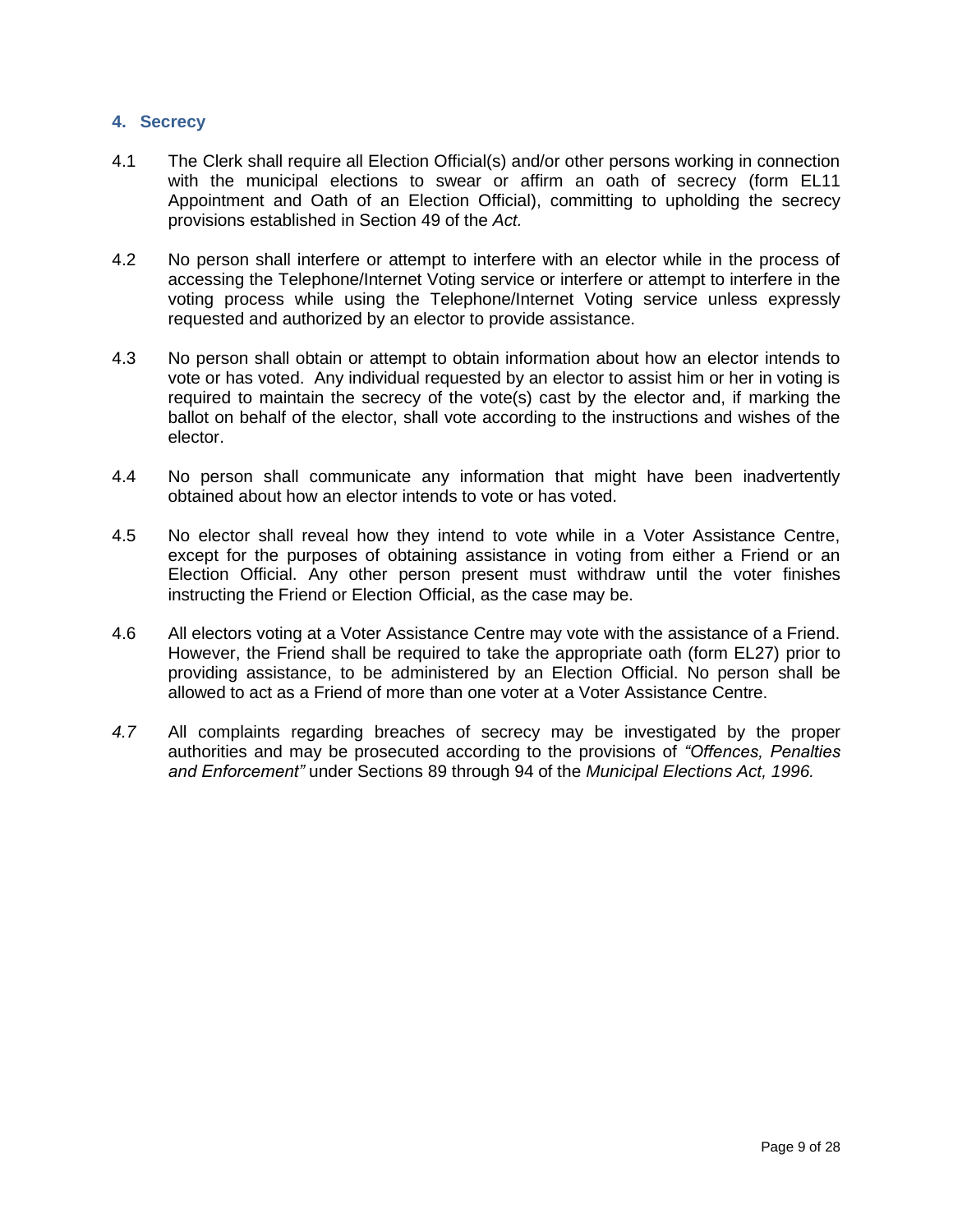#### <span id="page-9-0"></span>**5. Voters' List**

- 5.1 The Preliminary List of Electors shall be requested from the Municipal Property Assessment Corporation (MPAC) in an electronic format, by July 31, 2022, or such date as to be agreed upon by the Clerk and MPAC. The list shall be reviewed by the Clerk and obvious errors shall be corrected as permitted under Section 22 of the *Municipal Elections Act, 1996,* and the list shall be approved for use as the Voters' List on or before September 1, 2022.
- 5.2 The list shall be distributed in electronic format to those who are entitled to copies under the Act. All certified candidates shall be entitled to one USB stick containing the part of the Voters' List that contains the electors who are entitled to vote for that office, at no cost. Candidates may produce paper copies at their own effort and cost, should they choose to do so. Each certified candidate shall sign the Candidate's Declaration - Proper Use of the Voters' List form (EL14) stating that the Voters' List shall not be used for any purposes other than the 2022 Municipal and School Board elections, in accordance with Section 88(10) of the *Municipal Elections Act, 1996.* The Clerk, at their sole discretion, may determine which data fields shall be included in the copy of the Voters' List provided to Candidates for each electoral category.
- 5.3 The list shall be accessible by authorized Election Officials, who will use the DataFix VoterView system to facilitate additions and changes during the revision period and perform other functions as required, subject to the security permissions assigned to each Official.
- 5.4 Additions, corrections and deletions may be made to the list in accordance with the *Municipal Elections Act, 1996*, and in accordance with the Instructions for Voters' List Revisions and PIN Replacement.
- 5.5 In accordance with Section 27 (1) of the *Act,* the Clerk shall produce the Interim List of Changes reflecting changes made up until September 15, 2022, using VoterView*,* and make available electronically these additions, corrections and deletions to those who are entitled to copies of the Voters' List under the *Act*. This list shall be distributed as an email attachment to each qualified person prior to September 26, 2022.
- 5.6 The Voters' List shall be provided by DataFix to Simply Voting Inc. in computer format at a time to be determined by the Clerk, to allow for activation of the Voting System. Once the Voters' List has been loaded into the Voting System it will remain synchronized; any additions, deletions or changes to elector information in VoterView will automatically and instantly be reflected in the Voting System.
- 5.7 The Voters' List shall be provided by Simply Voting Inc. to the designated vendor in computer format at a time to be determined by the Clerk, to allow for printing of the Voter Information Letters in time for delivery. Voter Information Letters shall be sent via Canada Post Lettermail to all eligible Electors no later than October 4, 2022 to enable them to use the Telephone/Internet Voting service.
- 5.8 All certified candidates shall receive usernames and passwords allowing them to access the Voters' List in the Voting System or VoterView, whichever the case may be, for the purposes of viewing which electors have voted during the Voting Period. The Municipality will not produce a physical or electronic excerpt of the Voters' List indicating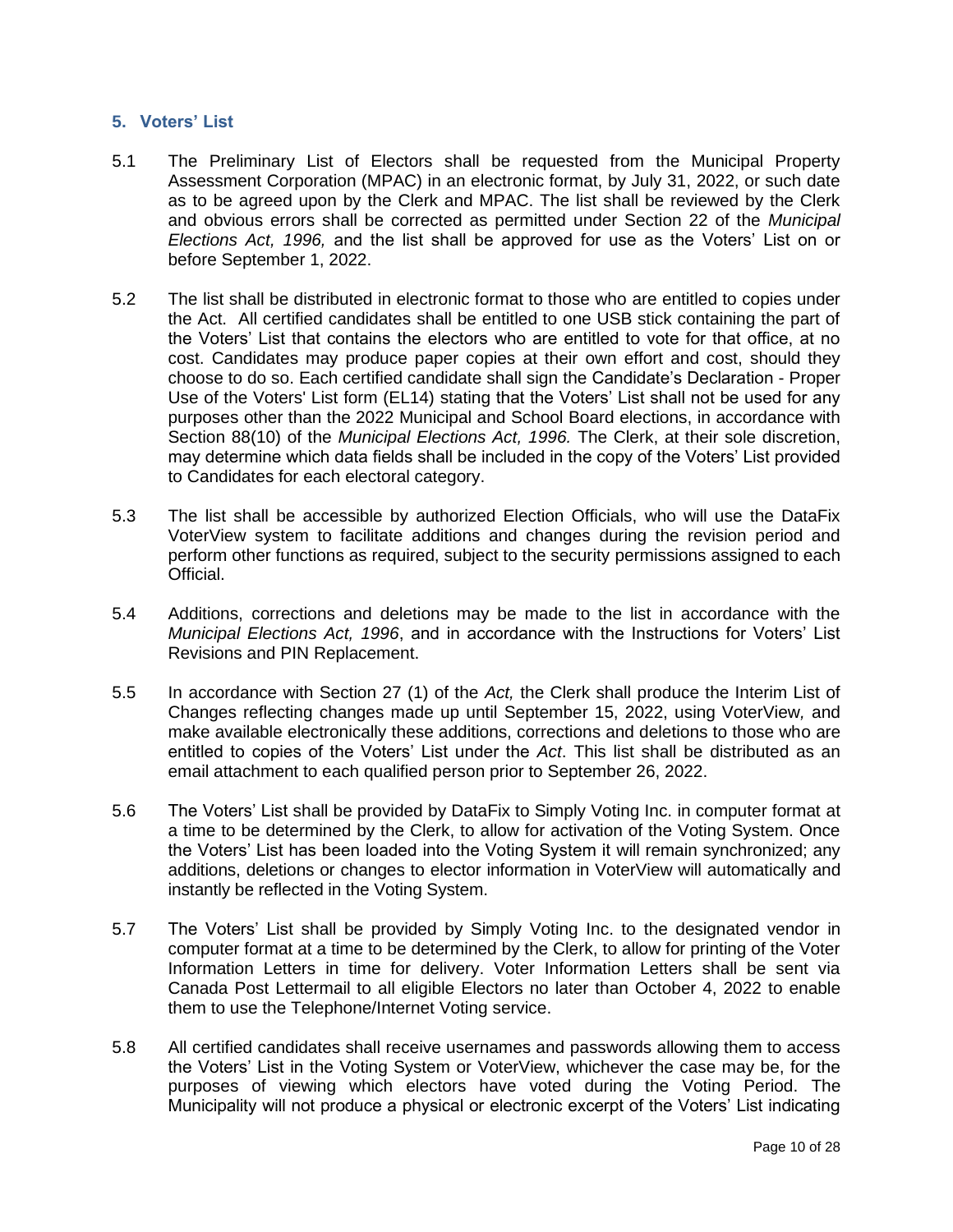Electors that have voted; it is expected that Candidates will use this access. This access does not provide information on how an elector has voted, only whether or not they have participated in the election. Candidates may access this information anytime from the start of the Voting Period until October 24. 2022 at 8:00 p.m.

- 5.9 The Clerk may arrange for Revision Centres to be set up throughout The Municipality on several dates and times throughout the month of September. The Municipal Office will also be treated as a Revision Centre during normal business hours from September 1, 2022 to October 21, 2022 and until 4:30 p.m. on October 24, 2022.
- 5.10 The Revision Centres/Voter Assistance Centre shall be responsible for the following:
	- 5.10.1 Eligible Electors who attend the Revision Centre/Voter Assistance Centre and are not on the Voters' List will be able to be added to the list by filling out the Application to Amend Voters' List form (EL15) and providing satisfactory identification in accordance with the Instructions for Voters' List Revisions and PIN Replacement.
	- 5.10.2 Eligible Electors who are already on the list but wish to correct their information can attend a Revision Centre/Voter Assistance Centre or contact the Voter Help Desk to do so in accordance with the Instructions for Voters' List Revisions and PIN Replacement.
	- 5.10.3 Persons wishing to remove a deceased person's name from the Voters' List may submit a completed 'Application for Removal of Another's Name from Voters' List' form (EL16) to a Revision Centre/Voter Assistance Centre, which shall be forwarded to the Clerk for review before the final decision to remove the deceased individual's name from the list.
	- 5.10.4 Where a person on the Voters' List has lost his or her Voter Information Letter or did not receive it in the mail, they can attend a Revision Centre/Voter Assistance Centre or contact the Voter Help Desk in order to obtain their VIL with a replacement PIN in accordance with the Instructions for Voters' List Revisions and PIN Replacement.
- 5.11 The Final List of Changes shall be provided to MPAC by November 23, 2022 by DataFix upon the Clerk's authorization.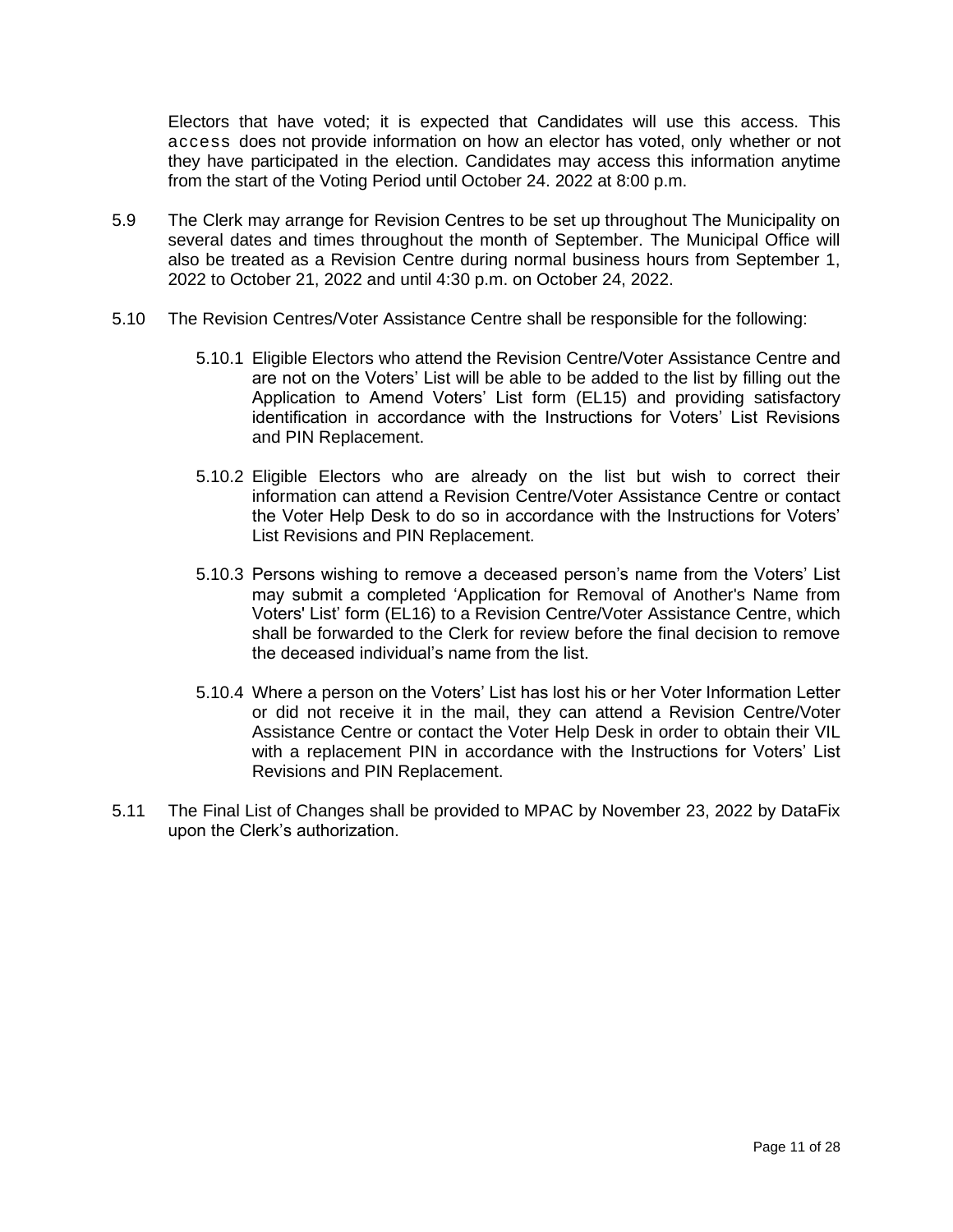#### <span id="page-11-0"></span>**6. Notice of Election**

- 6.1 The Clerk shall notify electors of the following through the use of local media, social media, the municipal website, direct mail-outs, any combination of the aforementioned methods, or any other method deemed appropriate by staff of The Municipality:
	- 6.1.1 That a municipal election is being held in The Municipality which has adopted an alternative voting method, being Telephone/Internet Voting;
	- 6.1.2 The times and dates of the voting period, as well as in-person voting assistance opportunities and special voting locations;
	- 6.1.3 Who is eligible to vote in the municipal election;
	- 6.1.4 Information regarding the Voter Help Desk and how eligible electors can check to see if their name is on the Voters' List or if their information is correct;
	- 6.1.5 The offices for which persons may be nominated and the nomination procedure; and
	- 6.1.6 The opportunity to become a registered third party advertiser and the registration procedure.
- 6.2 The Clerk shall determine the date(s) of all advertisements and the notices that are to appear in order to comply with the requirements of the *Municipal Elections Act, 1996.*
- 6.3 Each person on the Voters' List shall be mailed a sealed Voter Information Letter via Canada Post Lettermail containing, at minimum:
	- 6.3.1 Their PIN, as well as the telephone number and designated internet address (URL) to cast their vote;
	- 6.3.2 Instructions on how to vote;
	- 6.3.3 Dates and hours of Telephone/Internet Voting;
	- 6.3.4 The email address and telephone number of the Voter Help Desk;
	- 6.3.5 Locations, dates and hours of Voter Assistance Centres;
	- 6.3.6 A list of contests and candidates;
	- 6.3.7 Voter eligibility criteria; and
	- 6.3.8 Illegal and corrupt practices.
- 6.4 Where possible and if desirable, cooperative advertising with other municipalities may take place.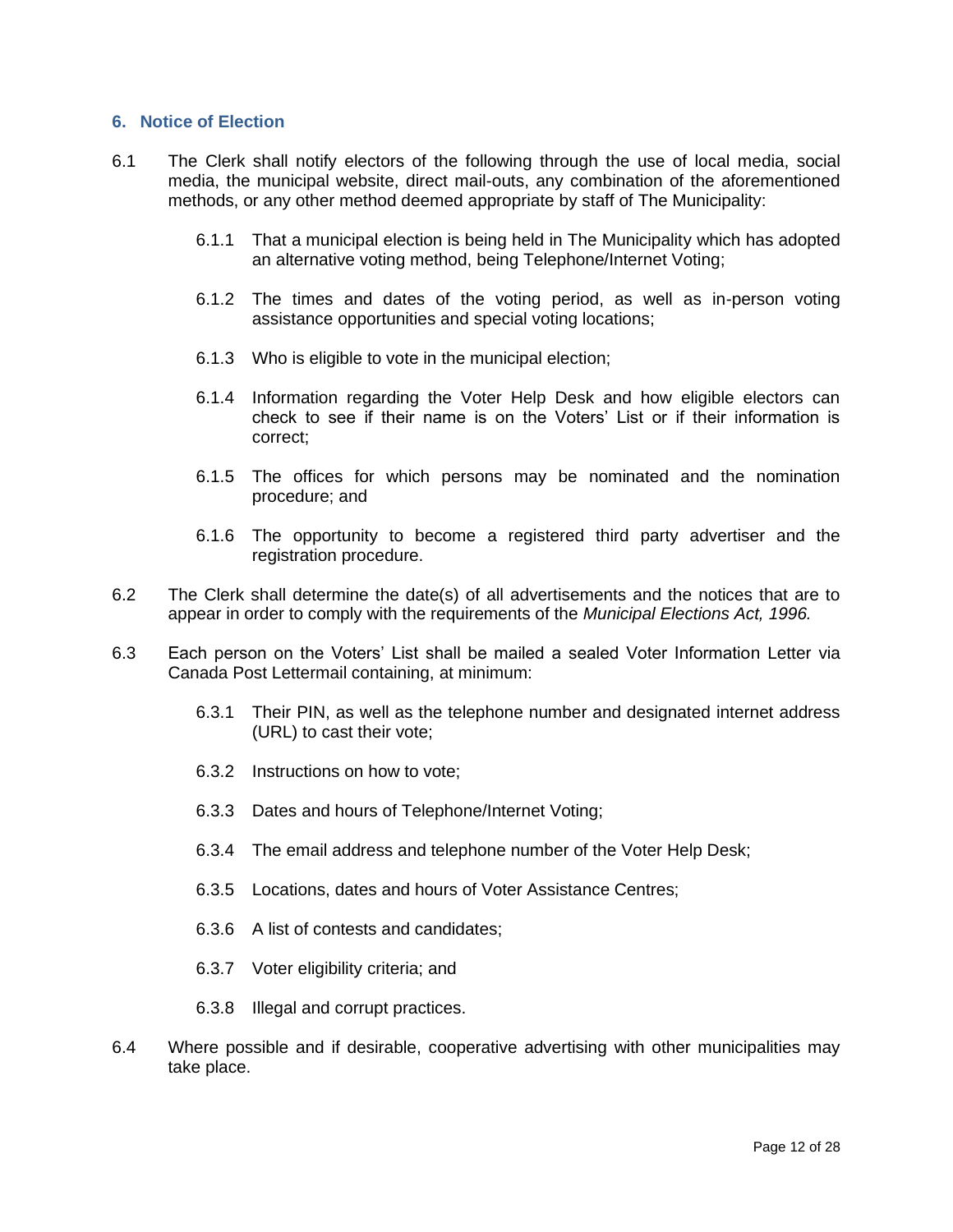#### <span id="page-12-0"></span>**7. Voter Qualifications**

- 7.1 A person is entitled to be an elector at an election held in a local municipality if, on Voting Day, they,
	- 7.1.1 reside in the local municipality or is the owner or tenant of land there, or the spouse of such owner or tenant;
	- 7.1.2 are a Canadian citizen;
	- 7.1.3 are at least 18 years old; and
	- 7.1.4 are not prohibited by law from voting under subsection 17(3) of the Municipal *Elections Act, 1996,* or otherwise.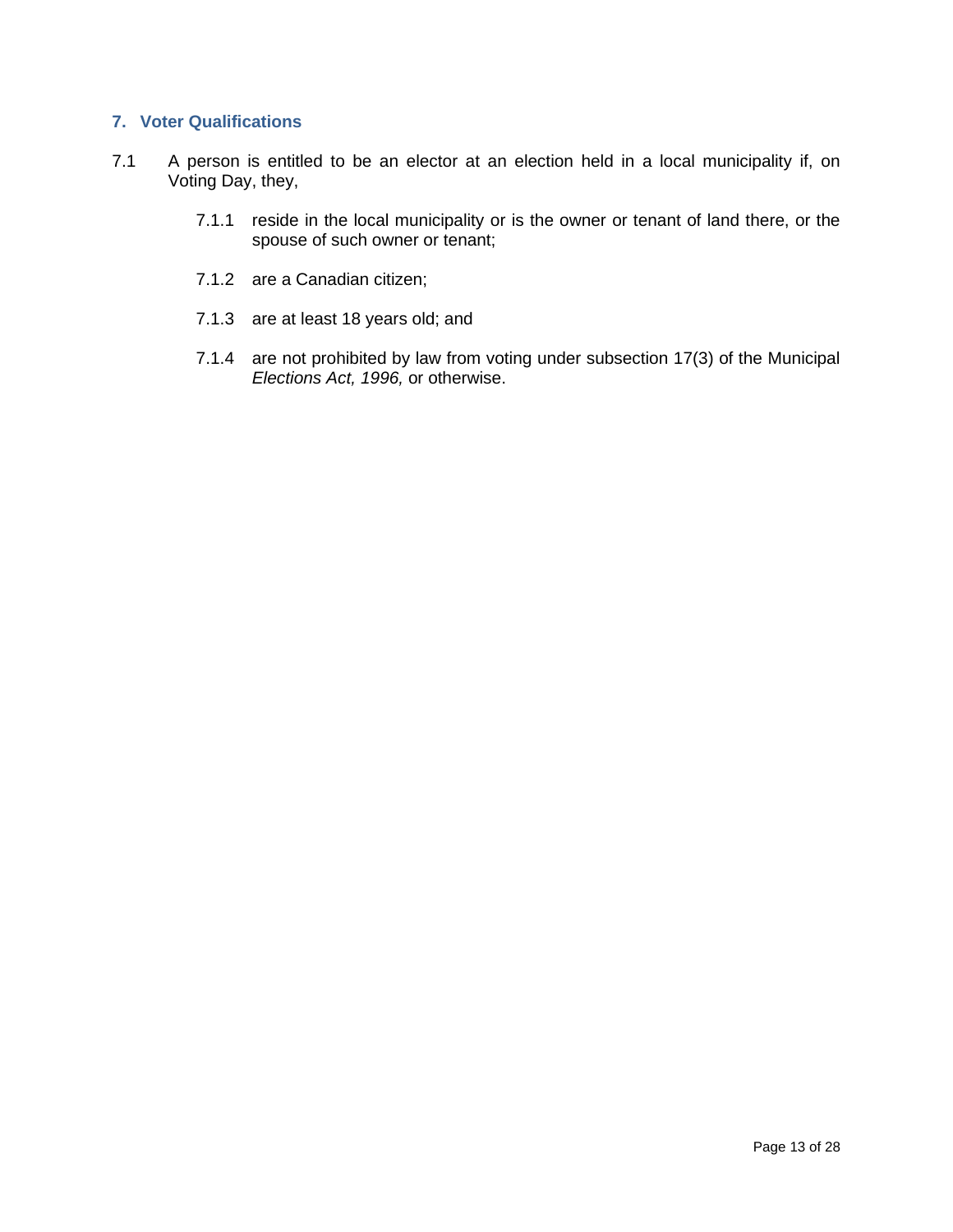#### <span id="page-13-0"></span>**8. Voting Process**

- 8.1 A Telephone/Internet Voting method shall be used for the 2022 Municipal Elections.
	- 8.1.1 The Voting System provided by Simply Voting Inc. shall allow electors to vote using a telephone or the internet. Electors shall be required to access a designated internet address or telephone a designated number in order to cast their ballot.
	- 8.1.2 Every elector shall be limited to only one vote through the use of a PIN distributed via Canada Post Lettermail in a sealed and personalized Voter Information Letter, or issued in person or by e-mail or telephone by an Election Official as necessary. Every elector shall be required to provide their date of birth along with their PIN.
	- 8.1.3 Following the voter's selection for all offices on a single composite ballot, the Voting System shall identify the voter's choices and provide the voter with the option of changing or confirming their vote selections prior to submission.
	- 8.1.4 The Voting System shall enable the elector to under-vote a contest or contests, or decline from voting the ballot in its entirety, if they wish to do so.
	- 8.1.5 For the purposes of reporting declined ballots in accordance with Subsection 55(4.1) 2., an under-voted ballot shall be considered an abstention from voting for one or more contests on the ballot or voting for fewer candidates than is permitted within a single contest, whereas a declined ballot shall be considered a deliberate choice by the Elector to decline the entire ballot by selecting a 'declined' option on the ballot. A declined ballot shall not include votes cast for any contest, which is separate and distinct from an under-voted ballot which may or may not include votes for all contests, one contest, or no contests on the ballot.
	- 8.1.6 The Voting System shall not permit a voter to overvote, or to spoil a ballot.
	- 8.1.7 If an elector is interrupted before casting their vote, they may re-commence voting later using the same method or the other method. Once a voter has cast the vote, that voter will not be granted access to Telephone/Internet Voting again.
	- 8.1.8 Voting will commence on October 11, 2022 at 10:00 a.m. and close on October 24, 2022 at 8:00 p.m. Notwithstanding the closure of remote voting at 8:00 p.m. on the final day, persons present at a Voter Assistance Centre at 8:00 p.m. will continue to be allowed to access the Voting System and complete the voting process.
	- 8.1.9 Persons who have gained access to the Voting System through their own device prior to 8:00 p.m. on October 24, 2022 will be permitted to complete the voting process, provided that they do so by 8:05 p.m.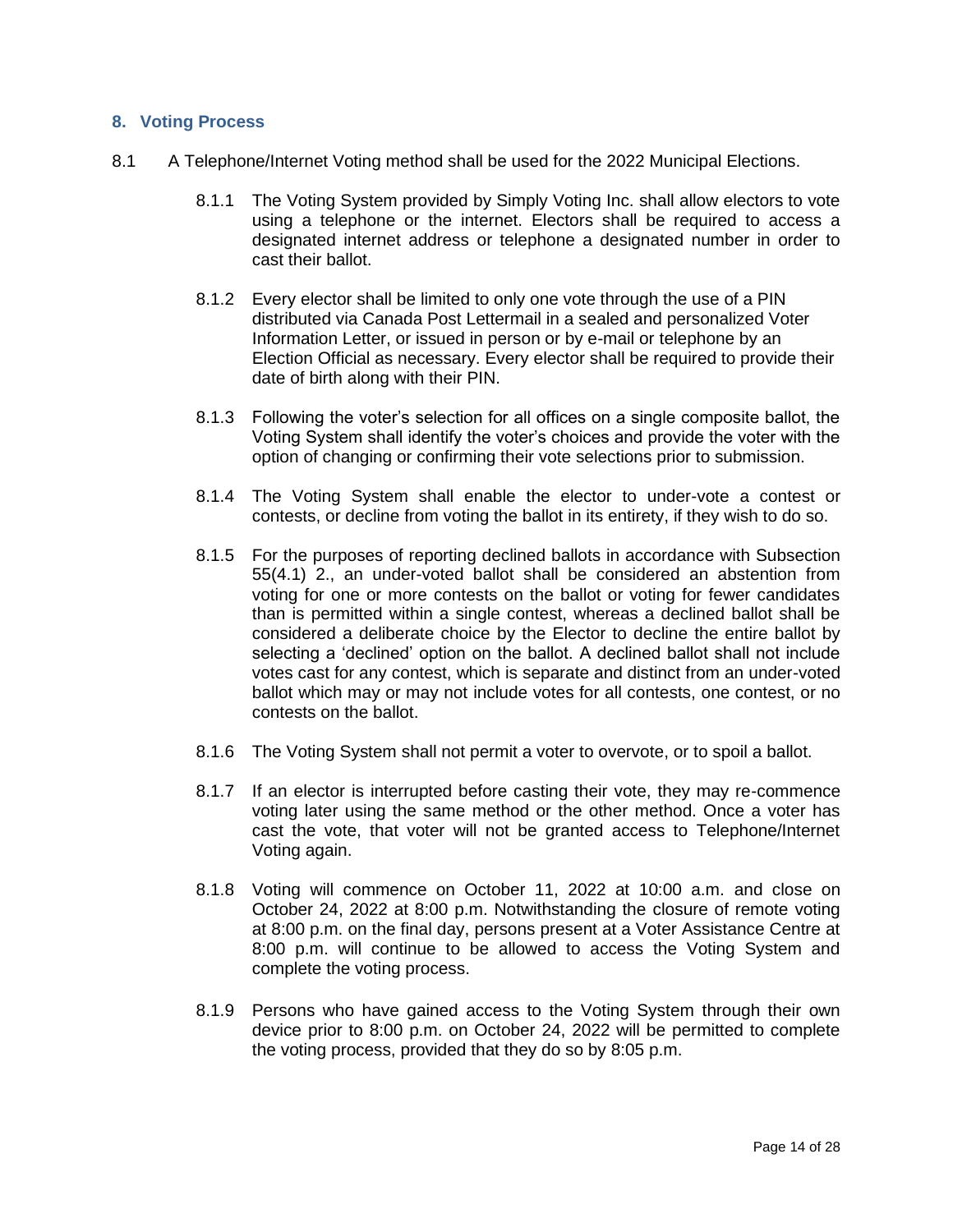- 8.2 Prior to the activation of the system by Simply Voting Inc., being on October 11, 2022 at 10:00 a.m., Simply Voting Inc. shall allow access by the Clerk, the Auditor, or other authorized Election Officials as determined by the Clerk, to the Voting System by secure username and password, for the purposes of viewing a list of all of the candidates' names and possible selections for any questions or by-laws on the ballot, including the sum total of votes cast to ensure that the total votes cast indicates "0" (Zero).
- 8.3 Candidates or their scrutineer may be present in the Receiving Location from 9:30 a.m. to 10:00 a.m. on October 11, 2022 to verify and ensure that all candidates' names are listed and the total votes cast are at "0". They shall be required to sign the Activation of Voting System form (SV01) to attest to this fact.
- 8.4 Where a voter qualifies at more than one location in The Municipality, the voter may vote only once and the qualifying address to determine eligibility for voting shall be at the place of residence of the elector, as defined under the *Municipal Elections Act, 1996.* All duplicate names on the preliminary list of electors shall be verified by the Clerk and/or Election Official(s) prior to the final preparation of the Voters' List. Should an eligible voter receive more than one Voter Information Letter, the eligible elector may only vote once and must return the other VIL(s) to the Municipal Office. All voters that vote more than once in the election or who improperly use the Voter Information Letter shall be reported to the appropriate authorities for further investigation as to possible corrupt practices under the *Municipal Elections Act, 1996.*
- 8.5 Section 42 (5) states that when a by-law authorizing the use of an alternative voting method is in effect, Section 44 (voting proxies) applies only if the by-law so specifies. By-law Number 2021-92 is silent on the matter of proxies, and it is therefore not applicable. Therefore, with respect to proxies, a person cannot give his or her Voter Information Letter to another eligible elector or other individual for the purpose of voting. Acceptance or theft of another person's Voter Information Letter including the actual voting thereof will be considered an illegal and corrupt practice and therefore subject to the penalty provisions under the *Municipal Elections Act, 1996.*
- <span id="page-14-0"></span>8.6 Sealed Voter Information Letters returned to the Municipal Office shall remain sealed, shall be marked "returned mail" and be maintained in a secure fashion and destroyed at the same time as all other Municipal Election material as provided for under Section 88 of the *Municipal Elections Act, 1996.*
- 8.7 Should a Voter Information Letter be returned to the Municipal Office that has been opened but has not been used for voting purposes, the Election Official shall immediately disable the PIN so that the PIN cannot participate in the voting process. In this circumstance, the Voter Information Letter shall be marked "unused" and be secured and destroyed in accordance with section [8.6](#page-14-0) above.
- 8.8 The Clerk in partnership with Simply Voting Inc. shall take appropriate measures to ensure that all Voter Information Letters and their associated PINs are accounted for throughout the election and after the conclusion of the Voting Period. After the conclusion of the election, Simply Voting Inc. shall supply the Clerk with a report detailing the status of all VILs/PINs during the election.
- 8.9 The Clerk shall arrange one or more Voter Assistance Centres to be set up throughout The Municipality on specific dates and times during the Voting Period. Voter Assistance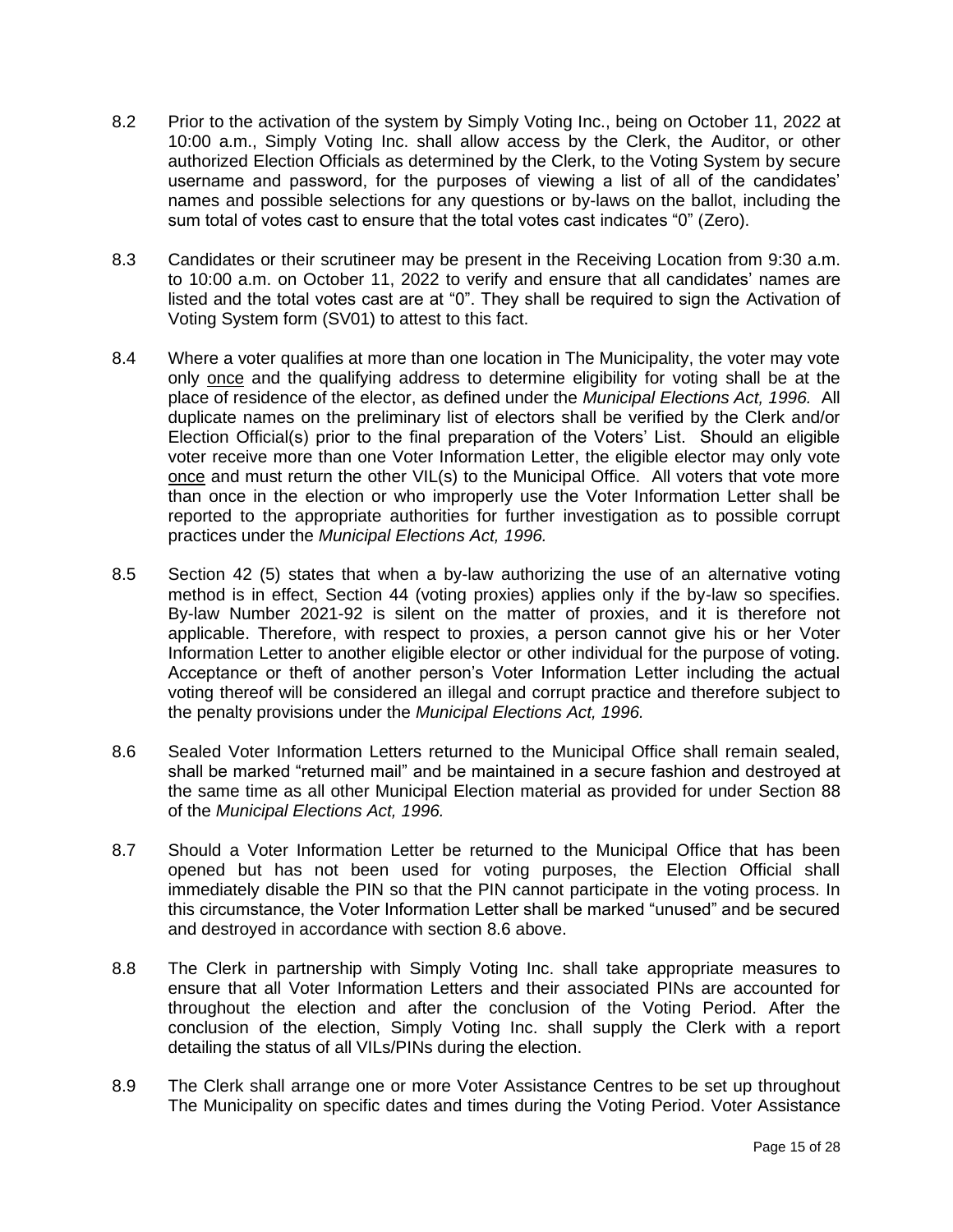Centres shall be equipped with one or more Voting Kiosks for use by electors to cast their ballot.

- 8.10 The Voters' List shall be available to Election Officials at the Voter Assistance Centre in electronic format to provide all the services performed at a Revision Centre in accordance with section 5.10 above.
- 8.11 Where an eligible elector has tried to use his or her PIN and they have determined that it has already been used, the elector can attend the Voter Assistance Centre and prove to the satisfaction of the Election Official that they did not vote and require a new PIN. In accordance with the Instructions for Voters' List Revisions and PIN Replacement, if the Election Official believes that all questions have been answered truthfully and satisfactorily, they may provide the elector with a new PIN and reset the elector's status in the Voting System to allow a second vote upon completion of the Application to Replace Stolen Voter Information Letter form (SV02). The original ballot that was cast by the unauthorized individual will remain in the Voting System, as ballots are disassociated from the electors' PINs once they are cast. The elector will be directed immediately to cast their ballot at a Voting Kiosk to eliminate any further misuse of the PIN. Should the elector leave without voting the new PIN will be disabled.
- 8.12 Where an elector's PIN is assigned an incorrect ward and/or school board support information, the elector can attend a Revision Centre or Voter Assistance Centre, or contact the Voter Help Desk and have the proper categories of ward and/or school support applied to the existing PIN before casting their ballot. If the eligible voter has already cast their ballot and exhausted their PIN, they cannot make any further changes to their eligibility or re-cast any part of their ballot.
- 8.13 Eligible voters may vote by:
	- 8.13.1 accessing the telephone number provided by using a touch-tone telephone, or the internet address provided by using a viable internet connection;
	- 8.13.2 attending a Voter Assistance Centre during the dates and times and at the locations established by the Clerk, either by themselves or with a friend or interpreter who may assist the elector in voting using the Voting Kiosk after taking the appropriate oath. In the absence of a friend or interpreter, the voter may request the assistance of the Election Official, who may provide assistance only after the appropriate oath has been taken; or
	- 8.13.3 of a special voting locations as established by the Clerk if the elector is a resident of that location. (Retirement Home, Long Term Care Home).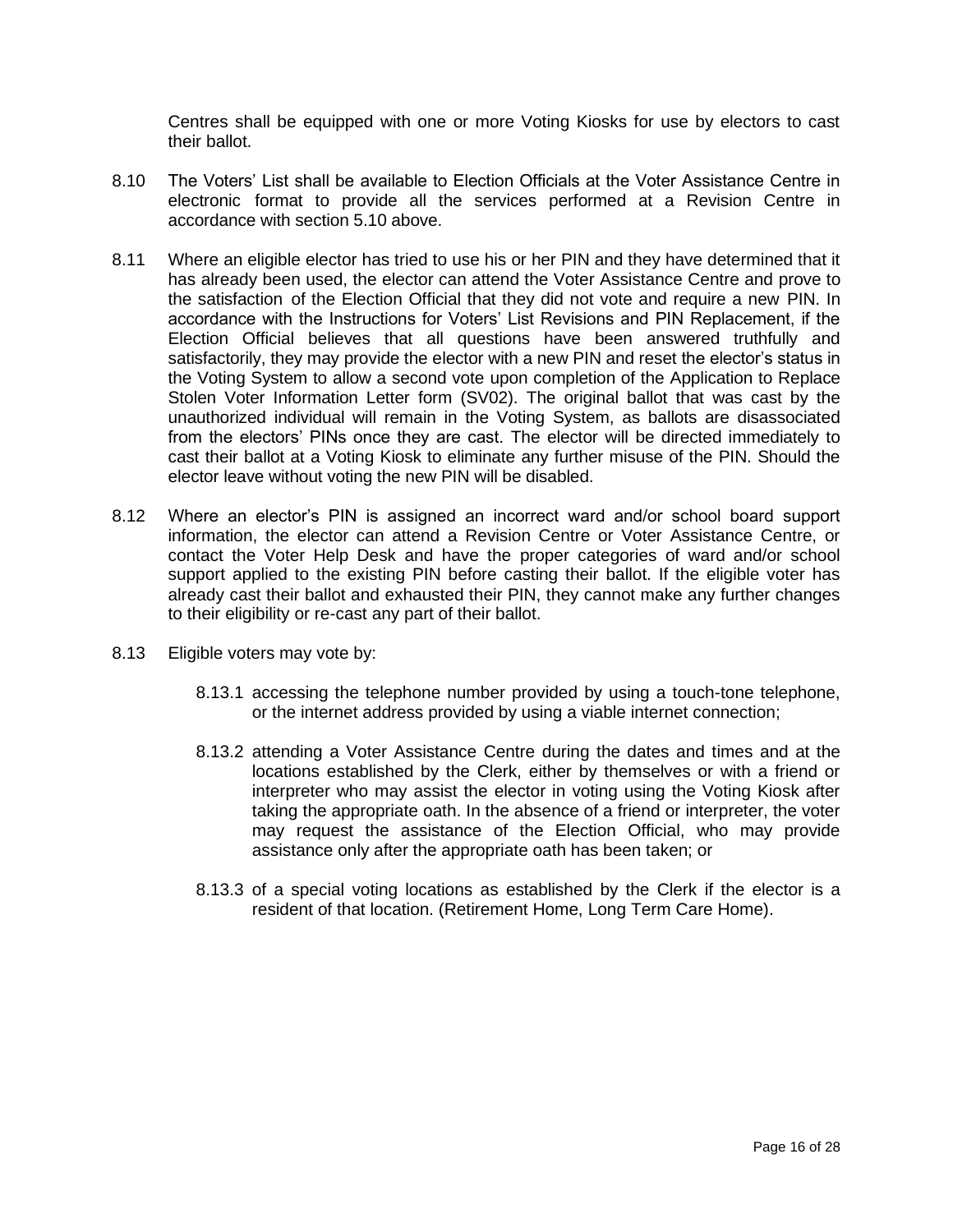#### <span id="page-16-0"></span>**9. Voting System Integrity**

- 9.1 The integrity of the voting process shall be the responsibility of the Clerk and shall be preserved by:
	- 9.1.1 ensuring that every eligible elector on the Voters' List is mailed, via Canada Post Lettermail, a sealed Voter Information Letter which contains the voter's unique PIN;
		- 9.1.2 ensuring that no one except authorized Simply Voting Inc., and the designated vendor, staff shall have access to a comprehensive list of PINs that matches each voter's name and address;
	- 9.1.3 providing opportunities for eligible electors to be added to the list or to make amendments to the list, up until the close of voting;
	- 9.1.4 establishing proper procedures to ensure that no person is added to the Voters' List unless an Election Official is completely satisfied of their identity and qualification as an elector in The Municipality;
	- 9.1.5 establishing proper procedures to ensure that no replacement PIN is issued unless an Election Official is completely satisfied of the eligible elector's identity;
	- 9.1.6 ensuring that no replacement PIN is issued by anyone other than an employee of The Municipality who has been appointed in writing by the Clerk to do so; and
	- 9.1.7 appointing an Auditor to test the Voting System in accordance with sections 9.2 and 9.3 below, and providing same with read-only access to the Voting System.
- 9.2 The Voting System shall be tested thoroughly through a comprehensive logic and accuracy audit prior to the Voting Period. The tests shall include but not be limited to the following:
	- 9.2.1 Voting System refuses ballots before the start of the Voting Period
	- 9.2.2 Voting System is 'zeroed out' at the start of the Voting Period
	- 9.2.3 Voting System presents electors with the correct ballot based on their elector information
	- 9.2.4 Voting System accepts ballots from un-used eligible PINs
	- 9.2.5 Voting System refuses ballots from used PINs
	- 9.2.6 Voting System does not allow over-votes on any ballot
	- 9.2.7 Voting System acknowledges under-voted ballots and prompts elector if they wish to complete under-voted contests on their ballot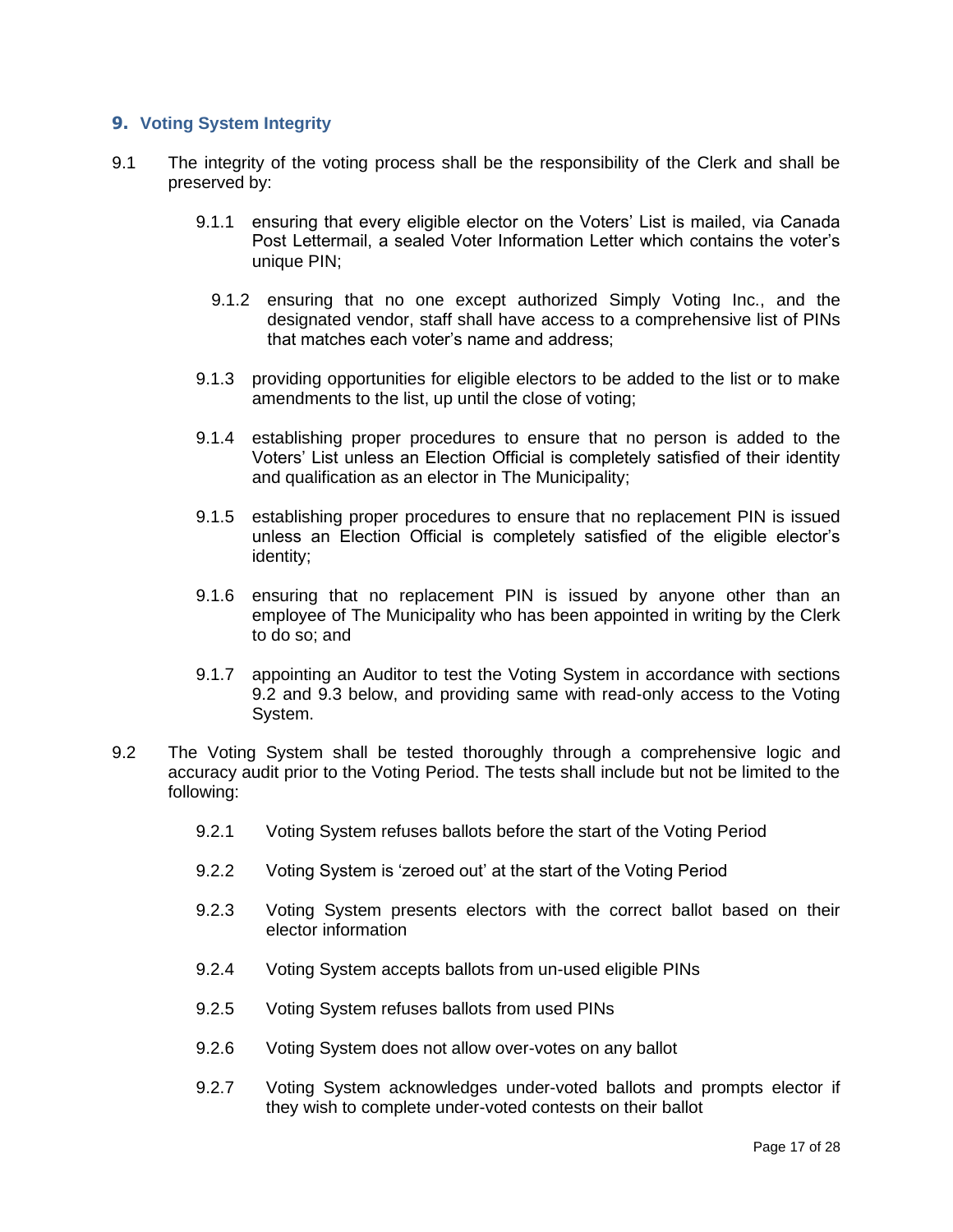- 9.2.8 For telephone voting specifically, the wording and clarity of the recordings and the input timing is accurate
- 9.2.9 Voting System 'times out' after a period of voter inactivity
- 9.2.10 Voting System accepts ballots from PINs that previously 'timed out' or were abandoned before being submitted
- 9.2.11 Voting System refuses ballots after the end of the Voting Period, except from specifically authorized Voting Kiosks
- 9.2.12 Voting System accurately counts votes for all candidates in each contest
- 9.3 The Voting System shall be further tested through an ongoing audit during the Voting Period. The tests shall include but not be limited to the following:
	- 9.3.1 Voting System refuses ballots before the start of the Voting Period
	- 9.3.2 Voting System is 'zeroed out' at the start of the Voting Period
	- 9.3.3 Voting System presents electors with the correct ballot based on their elector information
	- 9.3.4 Voting System does not allow over-votes on any ballot
	- 9.3.5 Voting System acknowledges under-voted ballots and prompts elector if they wish to complete all contests on their ballot
	- 9.3.6 Voting System 'times out' after a period of voter inactivity
	- 9.3.7 Voting System refuses ballots after the end of the Voting Period, except from specifically authorized Voting Kiosks
- 9.4 All Voting Kiosks and associated information technology infrastructure used at Voter Assistance Centres will be tested for internet access, network security, proper configuration, and device security.
- 9.5 All certified candidates are to provide to the Clerk the proper pronunciation of their name for programming into the telephone Voting System no later than August 26, 2022.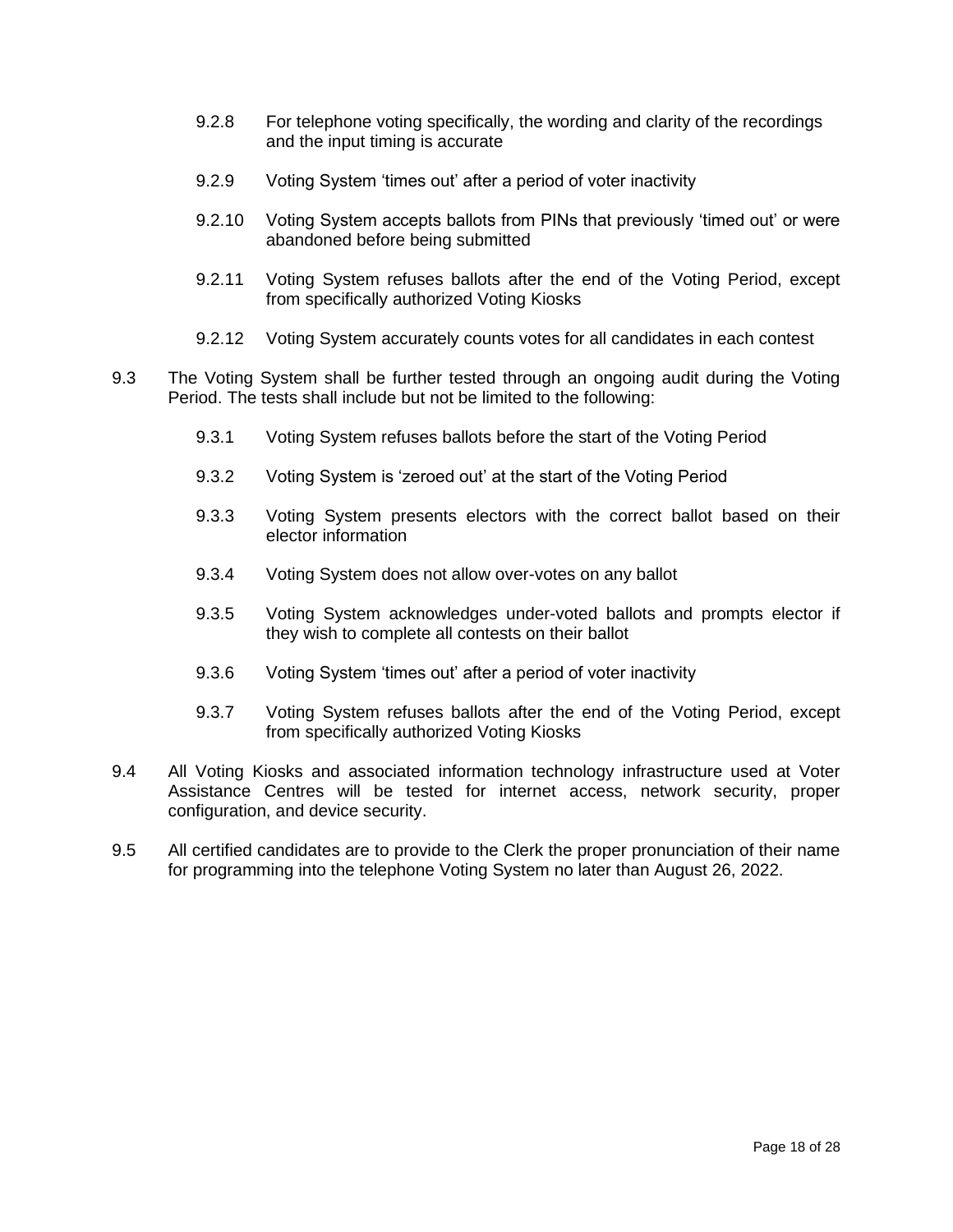#### <span id="page-18-0"></span>**10. Close of Polls & Results**

- 10.1 The Municipality shall keep its public voting access open until October 24, 2022 at 8:00 p.m.
- 10.2 Any person remaining within a Voter Assistance Centre after 8:00 p.m. will still be permitted to vote from Voting Kiosks. Persons who have gained access to the Voting System remotely through their own device prior to 8:00 p.m. on October 24, 2022 will be permitted to complete the voting process, provided that they do so by 8:05 p.m.
- 10.3 At such a time as all eligible electors within a Voter Assistance Centre have voted and after 8:05 p.m. to ensure no remote voters remain logged into the system, the Clerk shall order the close and deactivation of the Telephone/Internet Voting service and shall also order the generation of the results for each contest.
- 10.4 Following the close of voting, the appointed Auditor will attempt to vote from both a privately-owned computer and a Voting Kiosk, and confirm that it is not possible to access the voting site.
- 10.5 As soon as possible after 8:00 p.m. on October 24, 2022 at the Receiving Location, the Clerk shall download unofficial results for each contest from the Voting System. Only the Clerk, appointed Election Officials, certified candidates or their scrutineer may be present at the Receiving Location, and those present shall sign the unofficial results. The Clerk shall publish the unofficial results on the municipal website and/or the Voting System website, as the case may be.
- 10.6 As soon as possible after Voting Day, the Clerk shall declare the official results, and then post the official results at the Municipal Office and on the municipal website and/or Voting System website, as the case may be.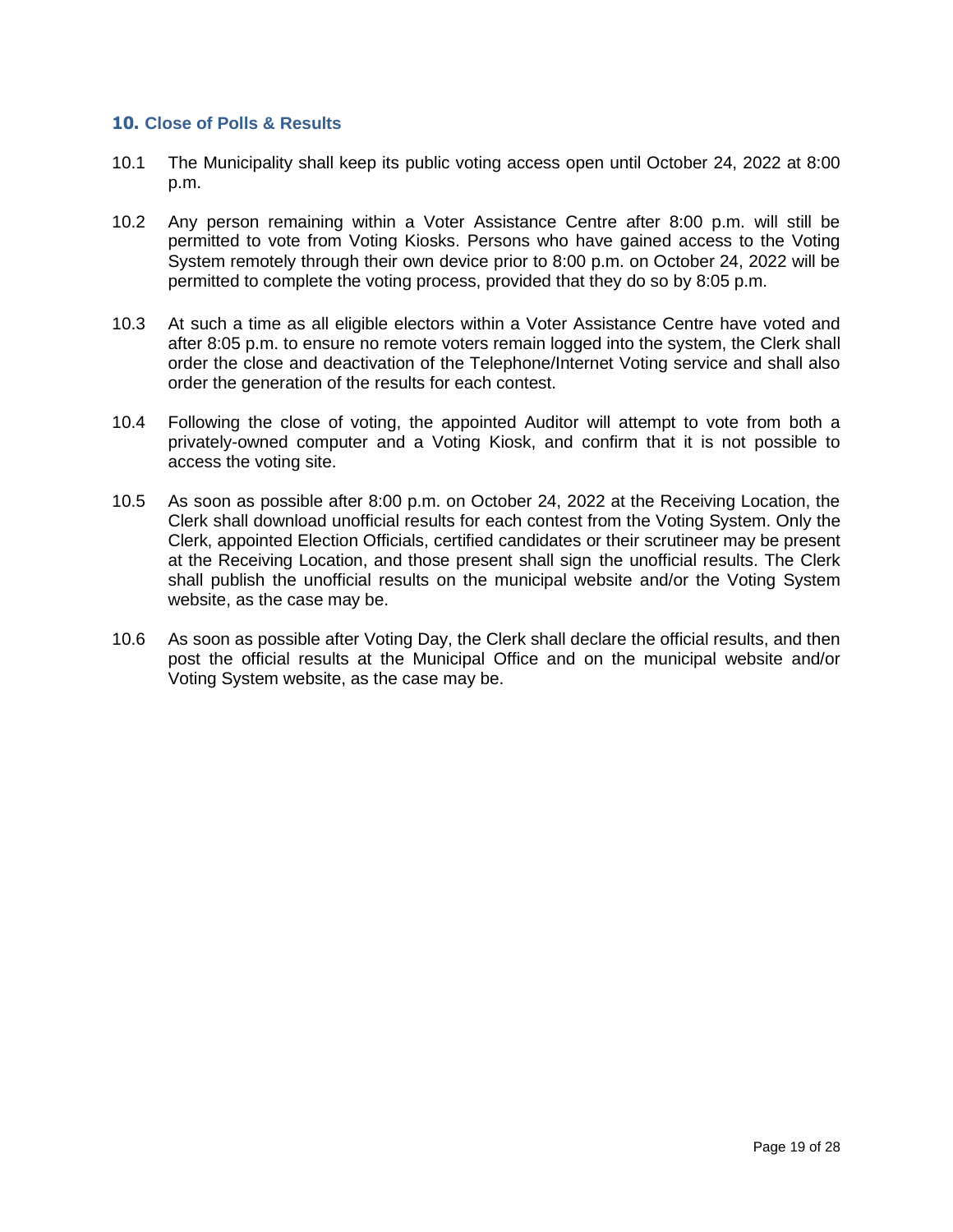#### <span id="page-19-0"></span>**11. Recount Procedures**

- 11.1 In the case of a tie vote, as provided under Section 56 of the *Municipal Elections Act, 1996,* the Clerk shall require Simply Voting Inc. to provide a re-tabulation of the votes cast.
- 11.2 Pursuant to Subsection 56(2) of the *Municipal Elections Act, 1996* the recount shall be held within fifteen (15) days after the Clerk's declaration of the results of the election, and therefore the recount shall occur on or before November 8, 2022 at the Receiving Location.
- 11.3 Pursuant to Subsection 61(1) of the *Municipal Elections Act, 1996*, the following persons will be authorized to attend the recount:
	- 11.3.1 the Clerk and any other Election Official appointed by the Clerk for the recount procedure;
	- 11.3.2 every certified candidate for the office;
	- 11.3.3 the lawyer or agent for each of the candidate(s); and
	- 11.3.4 only one (1) scrutineer for each of the candidate(s).
- 11.4 At the precise hour designated for the recount, the Clerk shall re-tabulate the results for the contest(s) that are subject to the recount procedure and publish the results of the recount.
- 11.5 Upon receipt of the final results of the recount, the Clerk shall announce the results of the recount and in the event of a tied vote, Subsection 62(3) of the *Municipal Elections Act, 1996* shall apply, being as follows:

*"If the recount indicates that two or more candidates who cannot both or all be declared elected to an office have received the same number of votes, the clerk shall choose the successful candidate or candidates by lot".*

- <span id="page-19-2"></span><span id="page-19-1"></span>11.6 In the event that a tied vote occurs after the recount, the following procedure shall be used and applied:
	- 11.6.1 The Clerk shall determine the texture and quality of the paper used for this process and each candidate or the candidate's lawyer and/or scrutineer will have an opportunity of examining the paper to be used to inscribe the names of the candidates;
	- 11.6.2 The Clerk shall print the name of each candidate on a similar size paper and the candidate(s), the candidates' lawyer and/or scrutineer, without touching the paper, may examine the same. The writing of each name shall be clear and concise, and no ink shall appear within half an inch of the edge of the paper. In addition, all persons present will have an opportunity of examining the box which will be used for conducting the lot;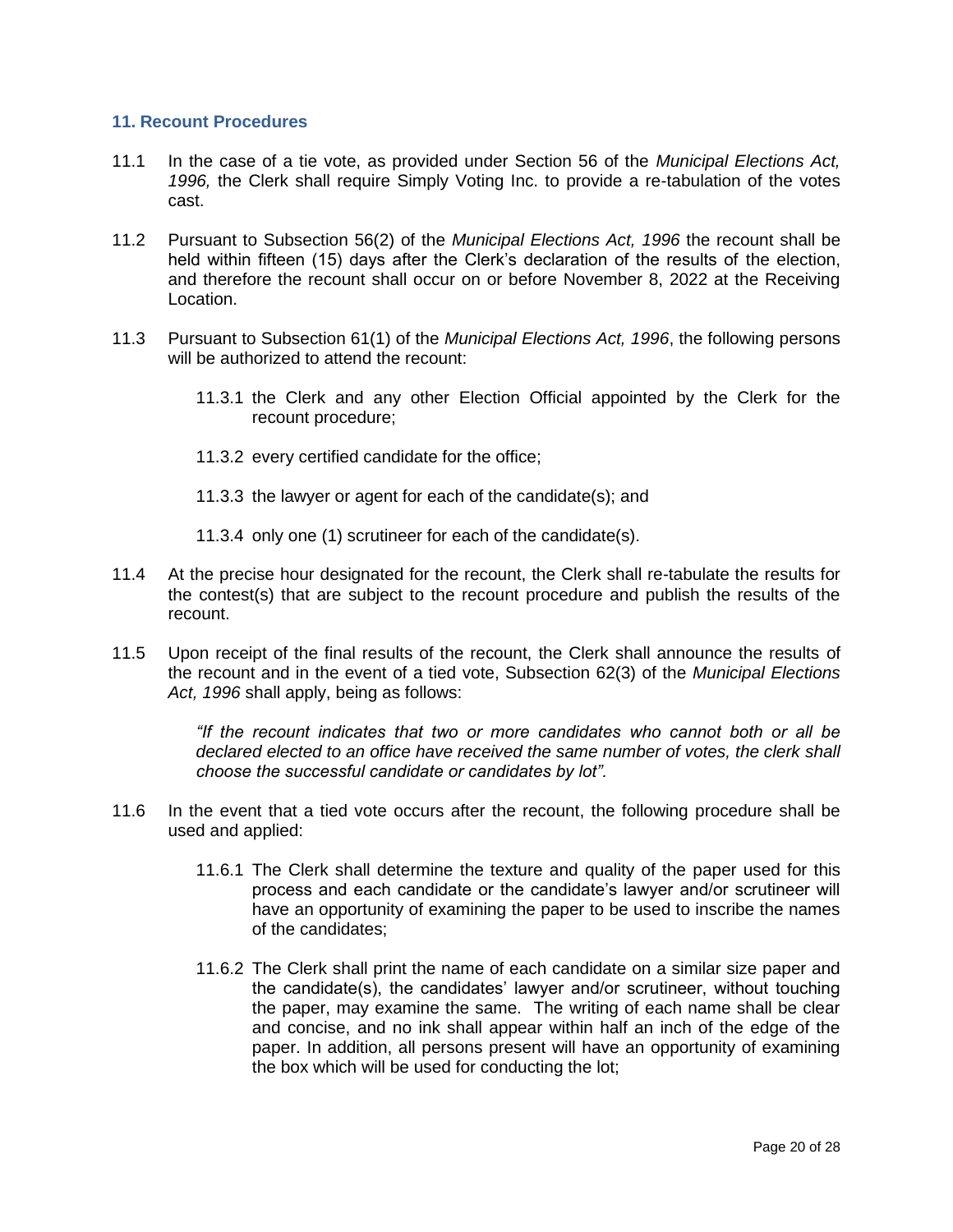- 11.6.3 Upon acceptance of all the candidates that the process outlined in paragraphs [11.6.1](#page-19-1) and [11.6.2](#page-19-2) have been adhered to, the Clerk shall fold the papers bearing each candidate's name twice in two (2) equal parts and shall deposit these papers, in full view of all persons present and authorized to attend, in an open-end box that will be acceptable to all persons present. In the event of a conflict or difference of opinion as to the selection of the box, the Clerk shall determine the box to be used for this process.
- 11.6.4 Once all Candidate's names are inserted into the box, the top of the box shall be closed. Any individual entitled to be in attendance at the drawing shall be given the opportunity to inspect the box before it is closed. The Clerk shall shake the closed box vigorously ten (10) times. Before opening the box, the Clerk shall select another Election Official member to draw from the box.
- 11.6.5 The Clerk shall open the box and hold the box at such a height as to prevent any individual from seeing inside the box before a name is drawn from it.
- 11.6.6 At the Clerk's direction, the individual drawing from the box shall reach in and pull out one (1) piece of paper at a time for each office to be filled. When a piece of paper is drawn, the individual shall unfold it and show the name on it to all in attendance and say the name aloud.
- 11.6.7 Once completed, the person appointed by the Clerk shall remove the remaining contents from the box and provide an opportunity for all persons present to examine the remaining slips of papers and the box.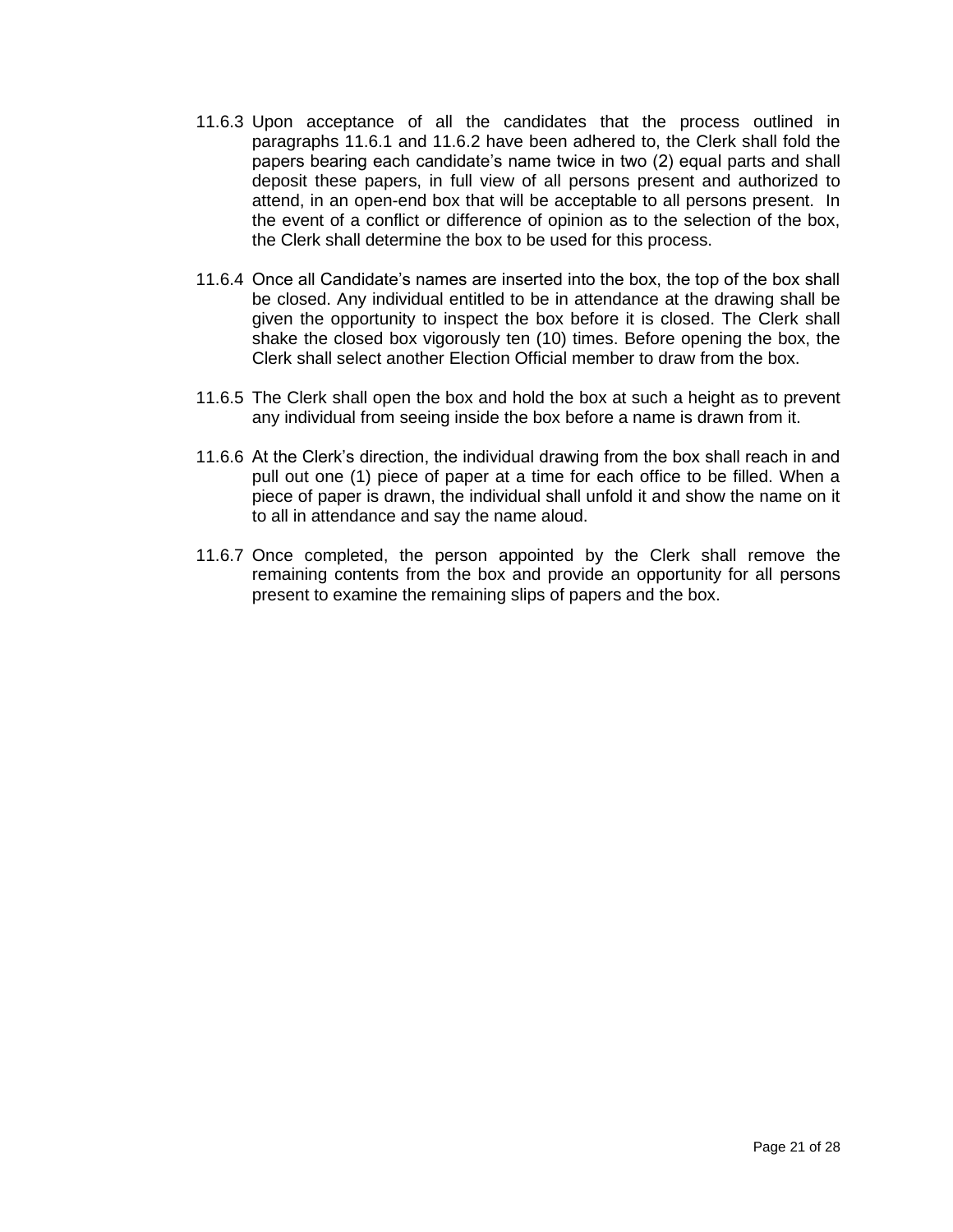#### <span id="page-21-0"></span>**12. Destruction of Records**

12.1 Election records shall be destroyed in accordance with Section 88 of the Municipal Election Act, 1996. Upon written request of the Clerk following the passage of 120 days after Voting Day, Simply Voting Inc. shall destroy all ballots associated with the election and provide written confirmation of same to the Clerk.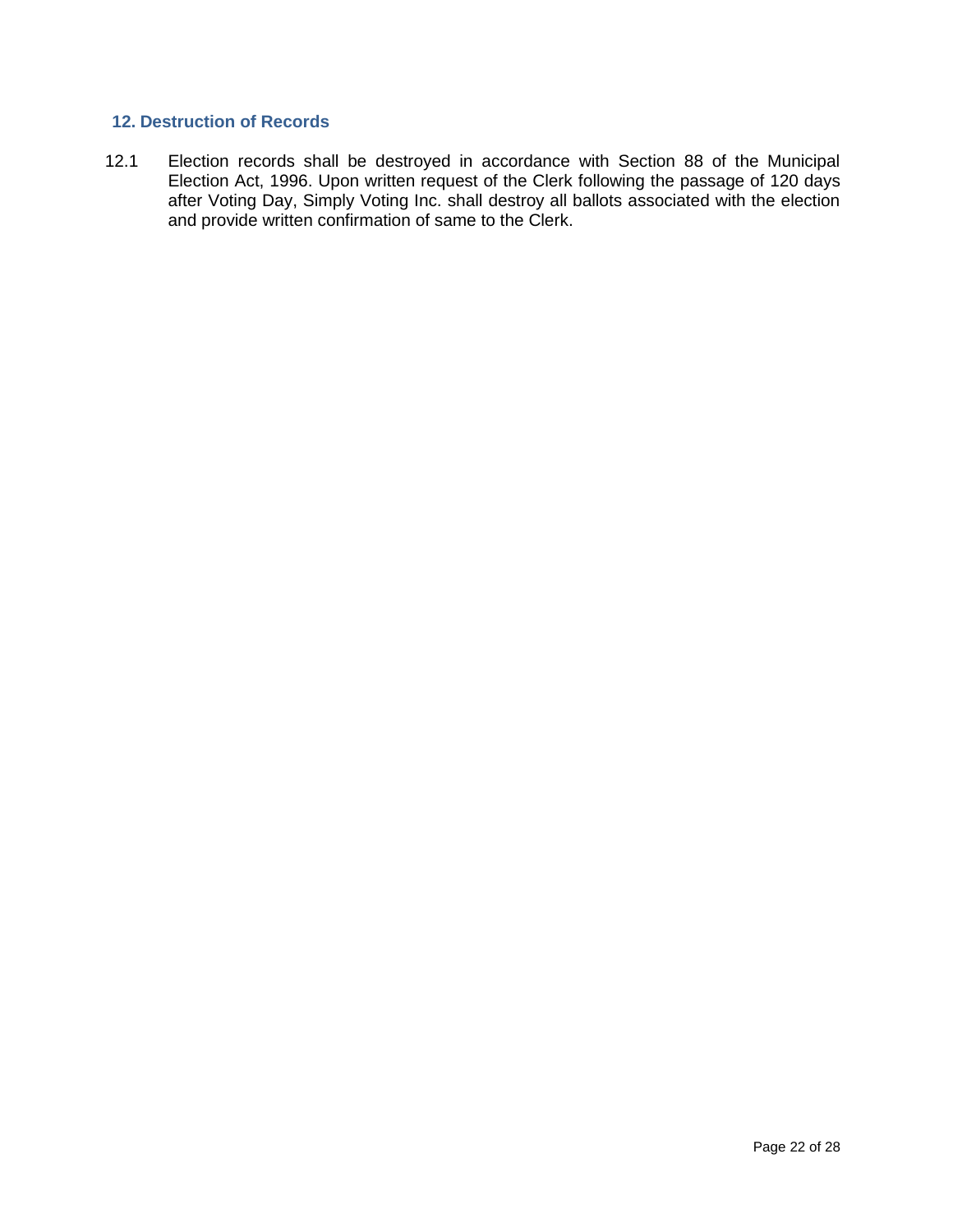#### <span id="page-22-0"></span>**13. Scrutineers**

- 13.1 Scrutineers may be appointed, in writing by the candidate, to represent them as allowed for under Section 16 of the *Municipal Elections Act, 1996*. If appointed, scrutineers will be entitled to the following:
	- 13.1.1 to be present in the Receiving Location, from 9:30 a.m. to 10:00 a.m. on October 11, 2022 prior to the opening of polling to verify and ensure that all candidates' names are listed and the total votes cast are at "0" (Zero), and to sign the Activation of Voting System form (SV01) to attest to this fact.
	- 13.1.2 to be present at any Voter Assistance Centre during hours of operation to observe the process.
	- 13.1.3 to be present in the Receiving Location, at the time when results are announced.
- 13.2 Before being admitted to a Voter Assistance Centre or the Receiving Location, Scrutineers shall produce satisfactory identification and a properly signed Appointment of Scrutineer by Candidate form, and take the Oral Oath of Secrecy (EL12A and EL12B).
- 13.3 Only one candidate or their appointed scrutineer may be in attendance at a Voter Assistance Centre or the Receiving Location at one time.
- 13.4 Use of mobile communication devices and cameras shall **not be permitted** within any Voter Assistance Centre or the Receiving Location by any candidate or scrutineer.
- 13.5 Scrutineers who do not follow the instructions of the Election Official(s) or who attempt to interfere, influence and to determine how an elector is voting will be requested to leave the Voter Assistance Centre immediately, their appointment will be revoked and they will not be permitted to re-attend at a Voter Assistance Centre or during the announcement of results. Scrutineers may also have their appointment revoked if they contravene the rules and guidelines established by the Clerk as provided to the Candidates.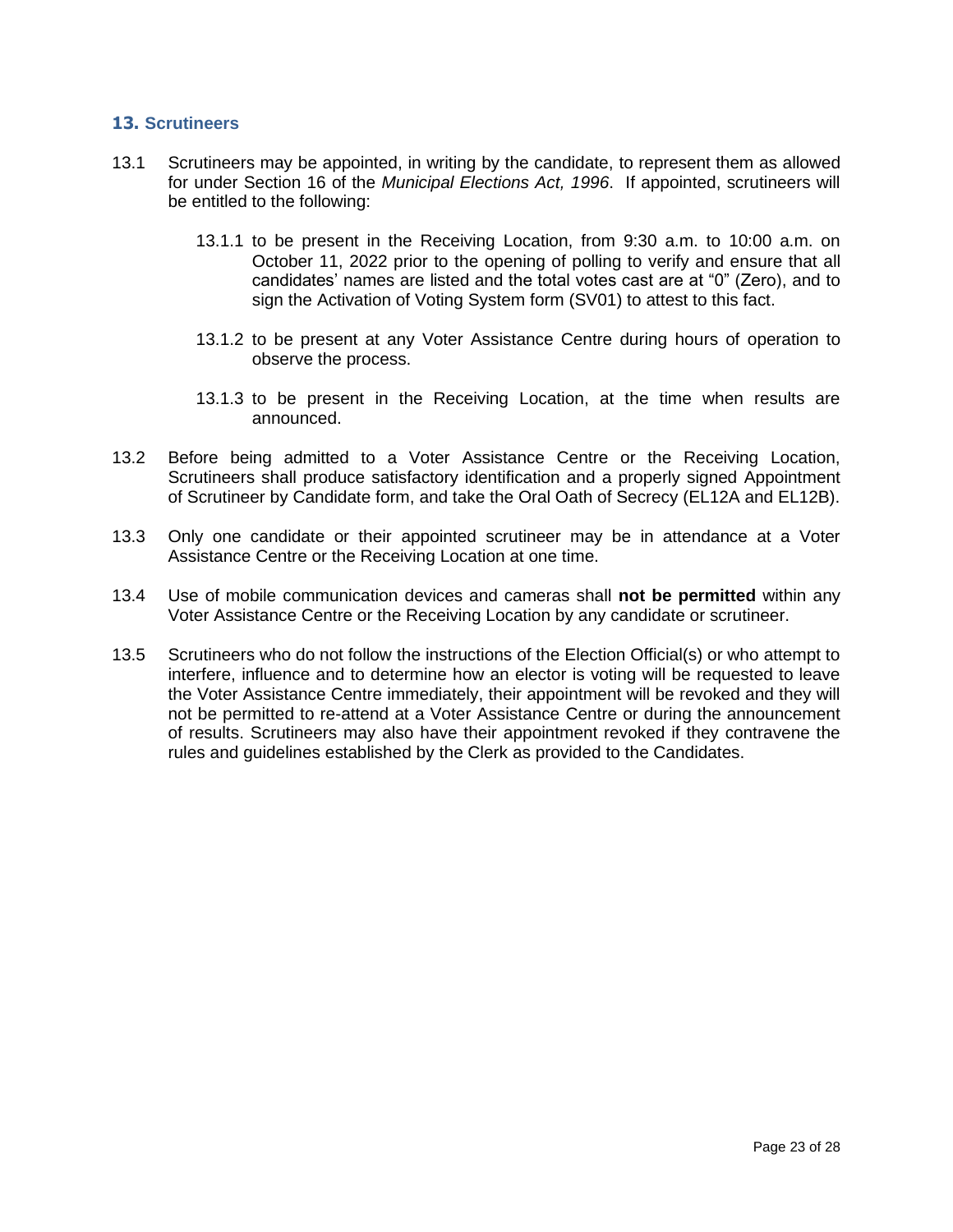#### <span id="page-23-0"></span>**14. Corrupt Election Practices: Offences and Prosecution**

- 14.1 The *Municipal Elections Act, 1996* provides for penalties and enforcement of corrupt practices and other offences during an election process. Penalties can include a fine up to \$25,000, forfeiture of office, ineligibility to run for office in the following election, and/or imprisonment up to 6 months.
- 14.2 Although The Municipality will be using an alternative voting method, being Telephone/Internet Voting, the principles and the integrity of the election process will remain and are enforceable.
- 14.3 No person(s) shall solicit a Voter Information Letter from an eligible elector. All valid complaints or knowledge of solicitation shall be reported immediately to the appropriate authorities for investigation of corrupt practices.
- 14.4 In addition, under the provisions of Section 90 of the *Municipal Elections Act, 1996,* if a person is convicted of an offence and the offence was committed knowingly, the offence also constitutes a corrupt practice and the person is liable, in addition to any other penalty, for a term of imprisonment not more than six (6) months.
- 14.5 Although many provisions of the *Municipal Elections Act, 1996,* also deal with voting places, ballots and ballot boxes, etc. the same must be used interchangeably with the "alternative form" of voting since the principles of the Act must be maintained and are therefore enforceable and subject to penalties.
- 14.6 As such, the Clerk in this alternative form of voting, has agreed to the following rules and regulations:
	- 14.6.1 THAT all complaints submitted in writing about actions which may contravene the provisions of the *Municipal Elections Act, 1996*, will be considered by the Clerk;
	- 14.6.2 THAT all such valid complaints submitting in writing, once deemed by the Clerk to be substantiated, will be submitted to the appropriate authorities;
	- 14.6.3 THAT the Clerk or any Election Official will not attempt to intervene in the prosecution and may be called to give evidence during prosecution.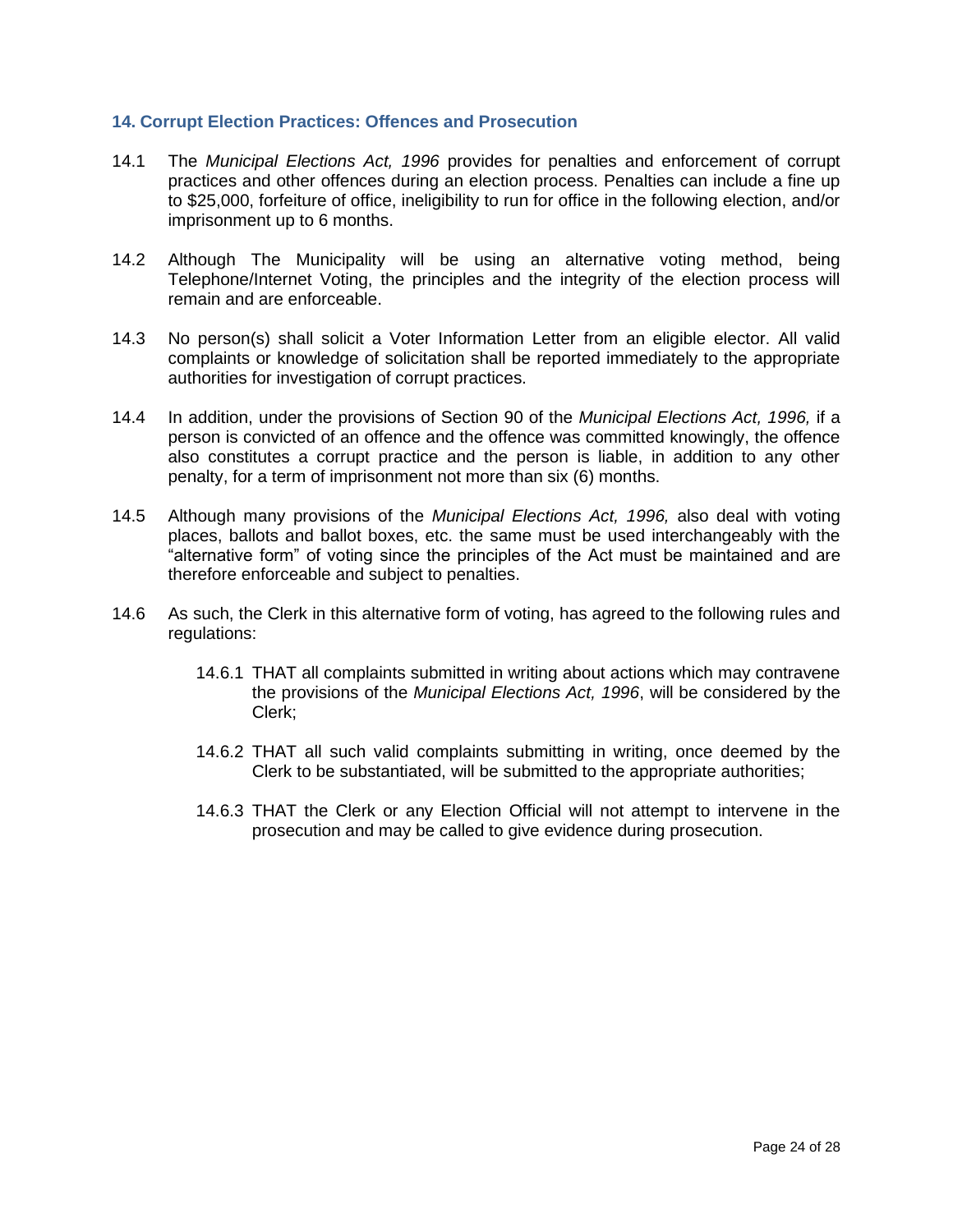#### <span id="page-24-0"></span>**15. Mail Tampering: Criminal Offence and Prosecution**

- 15.1 The Criminal Code of Canada states that tampering with the mail of an individual is a criminal offence and a person found guilty is liable to a term of imprisonment not exceeding ten (10) years. Since The Municipality's election methods rely on delivery of the VIL to eligible electors in order to allow those electors to exercise their right to vote, any instance or substantiated account of mail tampering will be taken very seriously and reported to the authorities.
- 15.2 In order to ensure the integrity and confidence of the voting process for all electors and candidates, the Clerk agrees to the following rules and regulations:
	- 15.2.1 THAT all complaints about actions which may contravene the provisions of the Criminal Code of Canada with respect to mail tampering, submitted in writing, will be considered by the Clerk;
	- 15.2.2 THAT all such valid complaints, once deemed by the Clerk to be substantiated, will be submitted to the appropriate authorities;
	- 15.2.3 THAT the Clerk or any Election Official will not attempt to intervene in the prosecution and may be called to give evidence during prosecution.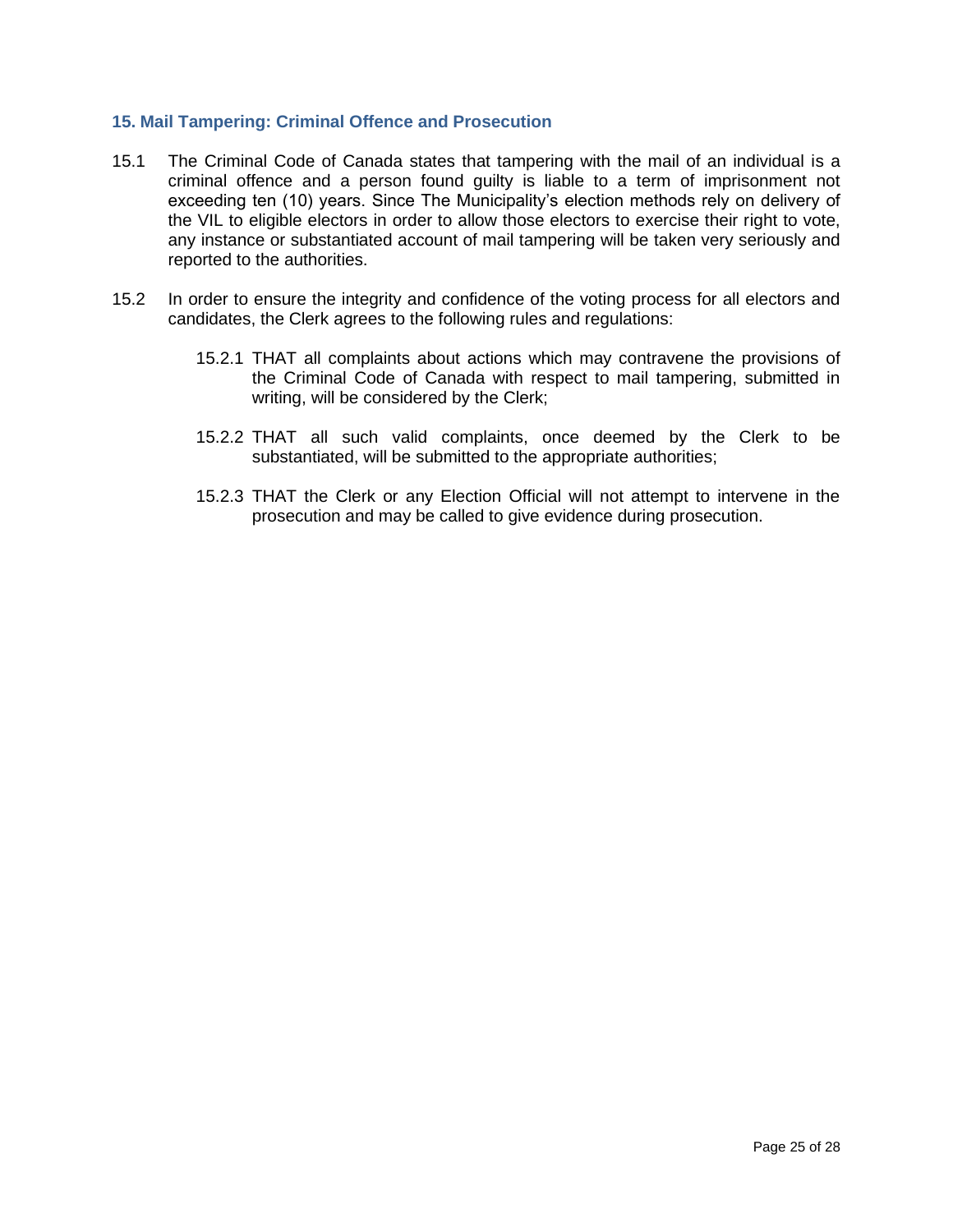#### <span id="page-25-0"></span>**16. Emergencies**

- 16.1 Pursuant to Section 53 of the *Municipal Elections Act, 1996*, an emergency shall be declared in the event of any circumstance that in the opinion of the Clerk compromises the integrity and/or execution of the election.
- 16.2 In the event of an emergency, the Clerk/Returning Officer shall advertise on radio, social media, and television stations if possible, and post notices to the extent possible, that the election has been delayed or extended as the case may be.
- 16.3 In the event of an emergency, and a decision by the Clerk/Returning Officer, Simply Voting Inc. under direction from the Clerk/Returning Officer, shall stop the Voting System from accepting calls via telephone and connections from the Internet, thus preventing the election from continuing or starting as the case may be, or direct Simply Voting Inc. to extend the voting period past the scheduled end time.
- 16.4 In the event the Clerk/Returning Officer is unable to be present to conduct procedures on Voting Day, there shall be a substitute qualified person appointed or available to attend to the election details.
- 16.5 Given the options available to electors to vote from any touch-tone telephone or internetenabled device with an internet connection, any event that results in one or more special voting locations becoming unavailable for use on Voting Day (e.g. flooding, power failure) shall not be sufficient to cause the Clerk to declare an emergency, delay the vote, open a new Voter Assistance Centre, or extend the voting hours.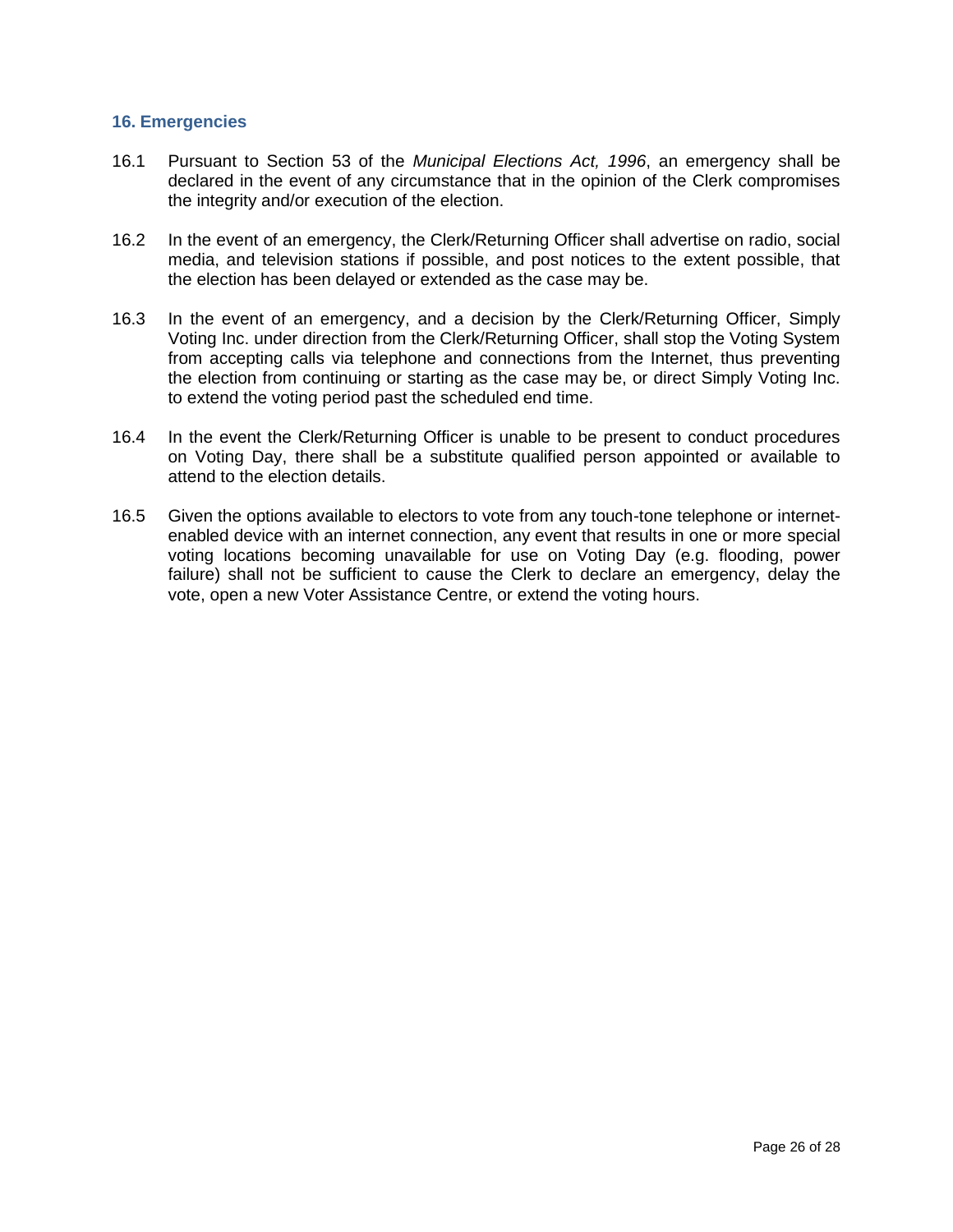#### <span id="page-26-0"></span>**17. Accessibility**

- 17.1 The Clerk shall have regard to the needs of electors and candidates with disabilities.
- 17.2 The Clerk shall prepare a plan regarding the identification, removal and prevention of barriers that affect electors and candidates with disabilities and shall make the plan available to the public before Voting Day.
- 17.3 In establishing the locations of Voter Assistance Centres, the Clerk shall ensure that each location is accessible to electors and candidates with disabilities.
- 17.4 Within 90 days after Voting Day, the Clerk shall prepare a report regarding the identification, removal and prevention of barriers that affect electors and candidates with disabilities and shall make the report available to the public.